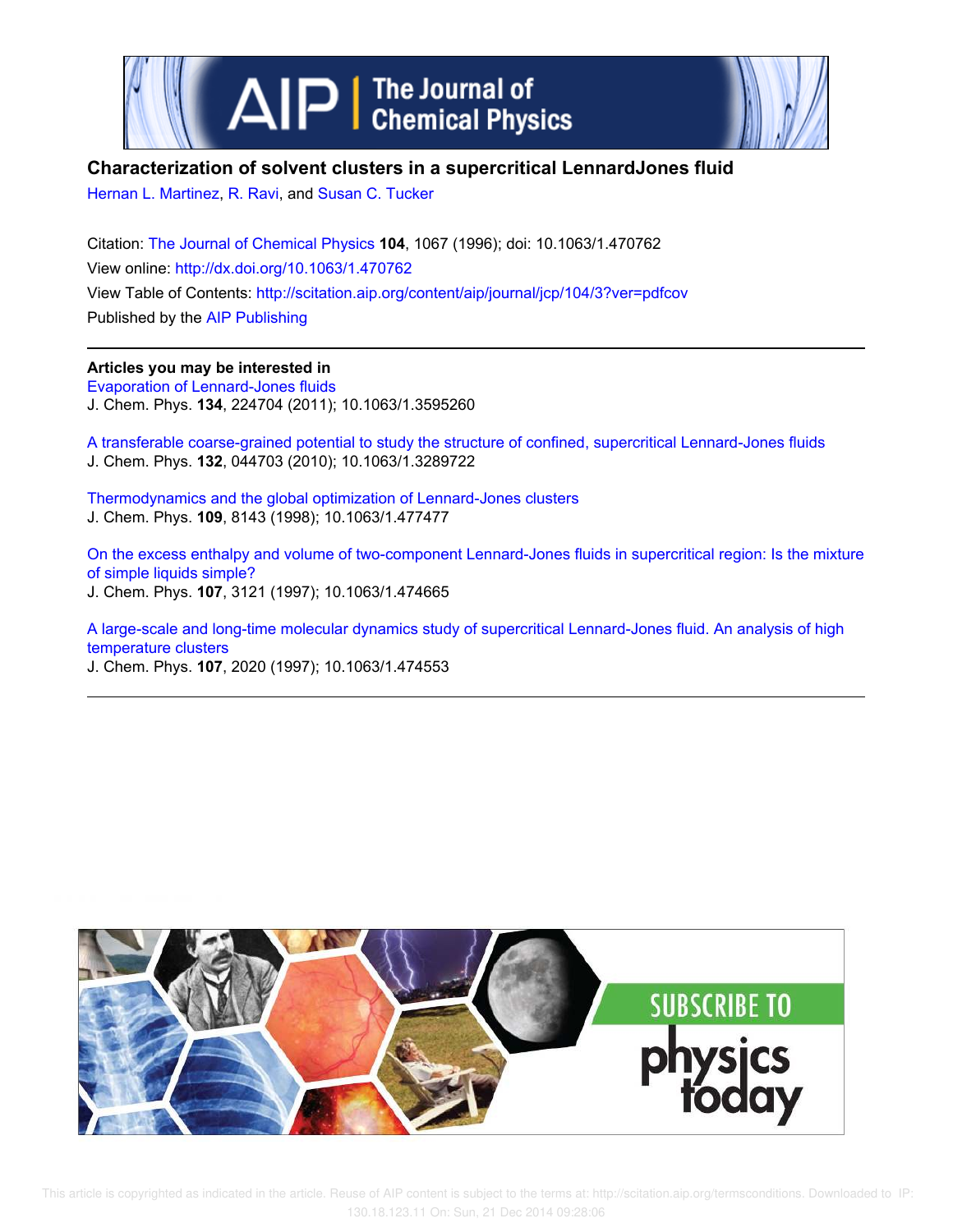# **Characterization of solvent clusters in a supercritical Lennard-Jones fluid**

Hernan L. Martinez, R. Ravi, and Susan C. Tucker *Department of Chemistry, University of California, Davis, California 95616*

(Received 1 August 1995; accepted 12 October 1995)

We have developed a new methodology for characterizing the solvent cluster structures which occur in a pure supercritical fluid in its compressible regime. This methodology takes advantage of the time scale separation which exists between collective-cluster and individual-solvent–atom motions in order to classify atoms according to their ''instantaneous'' local environments. The resultant picture is of a fluid having density inhomogeneities on a mesoscopic length scale—i.e., clusters and cavities. Calculation of partial radial distribution functions shows that atoms residing in different density domains have very different equilibrium structural properties, information which is not available from the usual total radial distribution function. For example, for a 2-dimensional Lennard-Jones fluid at a reduced temperature  $T<sub>r</sub> = 1.06$  the nearest neighbor coordination number in a high density domain is 4.2, whereas in a low density domain it is only 1.0. We have also found that, for such clustering fluids that in a finite volume system there is an ensemble independent [within terms of  $\mathcal{O}(1/N)$ ], nonstructural long-range correlation which arises from an excluded volume effect. This long range correlation enables us to determine the average domain size, volume fraction and density for both the high and low density domains. © *1996 American Institute of Physics.* [S0021-9606(96)50803-X]

#### **I. INTRODUCTION**

Recent studies of solute reactivity in supercritical fluid (SCF) solvents have shown that these solvents often promote unusual reactivity, with both reaction rates and mechanisms being sensitive to the overall thermodynamics conditions. $1-10$ While this unusual reactivity is not well understood, it is clear that it is due in part to the elevated temperatures of supercritical  $~(SC)$  conditions.<sup>11,12</sup> The most obvious effect of these elevated temperatures is an exponential increase in the rates of all activated processes and the concomitant increase in competitiveness of mechanisms which could be ignored at lower temperatures. A more subtle, but equally critical, effect results from changes in the relative stabilities of reactant, product, and intermediate species of each mechanism that are caused by changes in the fluids' solvating properties in the SC regime.<sup>2,12–16</sup> An SCF's solvent properties are very sensitive to both temperature  $(T)$  and pressure  $(P)$  in the region of high compressibility in the vicinity of its critical point.<sup>14,17</sup> This sensitivity results primarily from the large changes in solvent density with *T* and *P* that accompanies such high compressibility. Note that the bulk of this compressible region of the phase diagram is in general not near enough to the critical point  $(T_c, \rho_c)$  for universality and critical phenomena theories to be valid. For example, in the present work we consider states in this region having temperature  $T=0.75$  and density  $\rho=0.3$  which corresponds to the reduced values ( $T_r = T/T_c$ )  $T_r = 1.59$  and ( $\rho_r = \rho/\rho_c$ )  $\rho_r = 0.86$ and also the state  $T_r = 1.06$  ( $T = 0.5$ ),  $\rho_r = 0.86$ . Because small changes in the *T* or *P* can alter a fluid's solvent properties dramatically in this region, it is here that the greatest control over chemical reactivity is expected, and it is on this region that much of the recent work on reactivity in SCF's has focused.

The goal of the present work is to gain insight into the

solvent properties of a pure SCF in the compressible region, in order to provide a backdrop against which the solvation of reactive solutes may be understood. A few recent studies have focused upon the characterization of the microscopic structure of pure SC water in this regime.<sup>18–22</sup> These studies have considered only short ranged density correlations on a molecular (microscopic) length scale, in order to understand the hydrogen bonding structure. Yet, it is well known that as the critical point is approached, the correlation length of the order parameter—in this case density—approaches infinity, as does the compressibility. This result implies that in the compressible region of interest, the correlation length, though finite, may still be much longer than the molecular length scale. Thus in the region of interest, density correlations (or fluctuations) are expected to occur on a mesoscopic length scale—much shorter than macroscopic but longer than microscopic. Previous studies of solvent structure in the SC regime have not considered these mesoscopic density fluctuations. We address the issue of these fluctuations here.

Mesoscopic length scale density fluctuations correspond to regions of high and low density in the pure SCF solvent, i.e., they signal the presence of solvent–solvent clusters and cavities. Such solvent–solvent clustering is the pure solvent corollary of the well established long-range<sup>23</sup> solvent–solute clustering observed in dilute attractive SCF solutions,<sup>2,18,24–32</sup> in which a large number of solvent molecules ''cluster'' around a single solute molecule. Such solvent– solute clustering has recently been shown to be an important factor in chemical reactivity in SCF solvents.<sup>2,12,15,33</sup> A solid understanding of the tendency of the solvent to form clusters even in the absence of the solute will be necessary for the development of theoretical treatment of solvent–solute clustering.<sup>23</sup> We have thus performed simulation studies of mesoscopic length scale density fluctuations (clusters) in a pure SCF. In Sec. II, we describe the fluid studied and our

J. Chem. Phys. 104 (3), 15 January 1996 **0021-9606/96/104(3)/1067/14/\$6.00** © 1996 American Institute of Physics 1067<br>Ticle is copyrighted as indicated in the article. Reuse of AIF content is subject to the terms at: http: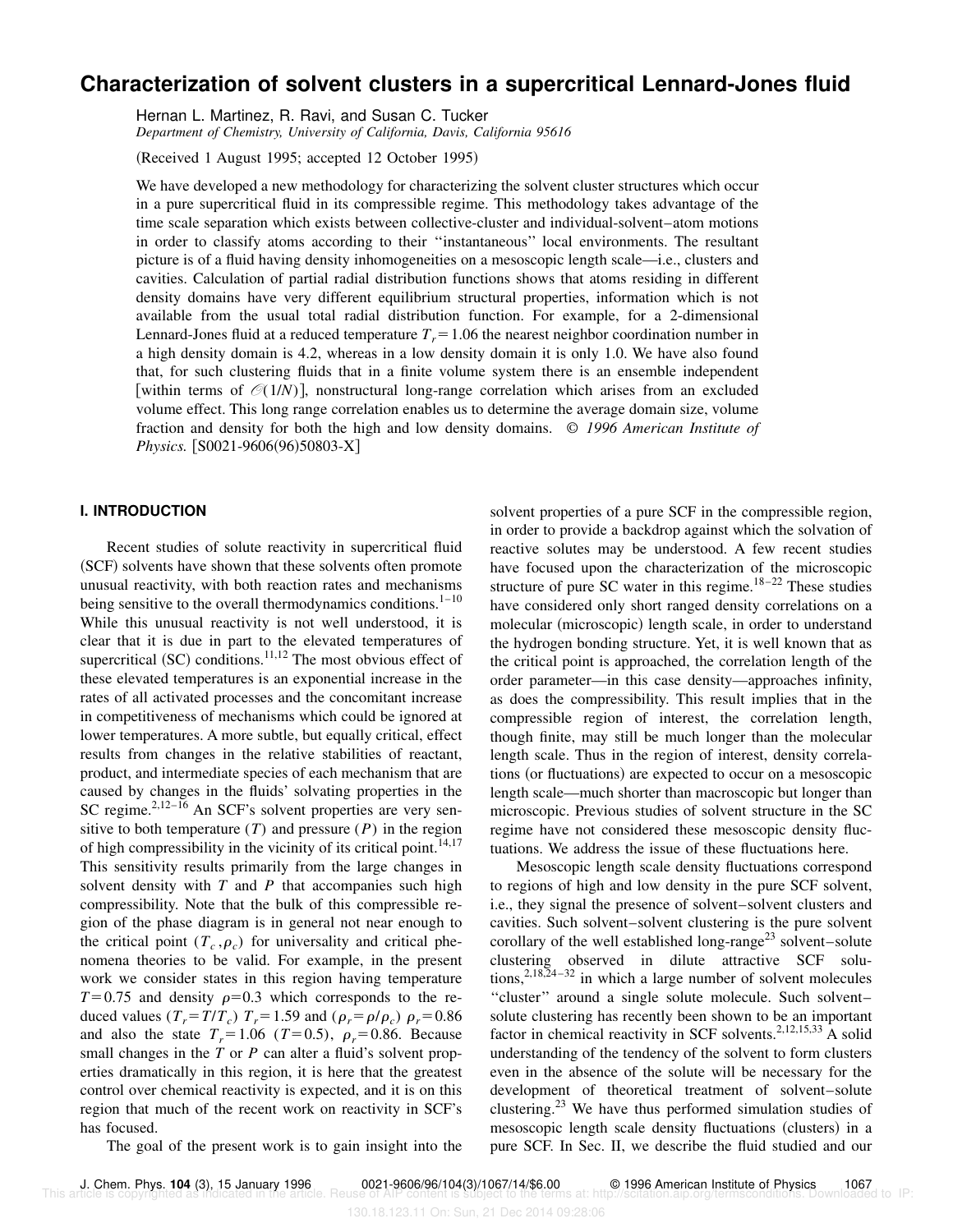simulation techniques. In Sec. III, we address the issues of equilibrium versus nonequilibrium density fluctuations (and equilibration criteria in SCF systems), the separation of time scales present in systems with mesoscopic density fluctuations, and partial radial distribution functions. These functions will enable us to examine more closely the properties of the solvent clusters and cavities. We also briefly address the temperature dependence of these density fluctuations; the density dependency will be addressed in future work.

#### **II. METHODS**

We performed molecular dynamics simulations on a 2-dimensional Lennard-Jones (LJ) fluid with a truncated, unshifted potential,

$$
V(r) = \begin{cases} 4\epsilon \left( \left( \frac{\sigma}{r} \right)^{12} - \left( \frac{\sigma}{r} \right)^6 \right) & r < 2.5\sigma \\ 0 & r > 2.5\sigma \end{cases}
$$
 (1)

The critical point for this potential has previously been only roughly determined,<sup>34</sup> with  $T_c \approx 0.5 \pm 0.02$  and  $\rho_c \approx 0.3$ . This estimate of  $\rho_c$  is too imprecise to be useful. However, the critical point has been determined much more accurately, for the shifted version of this potential,  $V_s(r)$  $V(r) - V(r = 2.5\sigma)$ , with  $T_c = 0.47 \pm 0.01$  and  $\rho_c = 0.35$  $\pm$  0.01.<sup>35,36</sup> Although the critical point parameters of the shifted potential are not directly transferable to the case of the unshifted potential,  $36,37$  we use these values when computing reduced variables for the unshifted potential studied here. Lennard-Jones reduced units are used throughout, with  $\sigma=1$  and  $\epsilon=1$ . An effective NVT ensemble of *N* = 1152 atoms with periodic boundary conditions was considered. Integration was performed using the Verlet algorithm $38$  with time steps of  $4.0 \times 10^{-3}$ . The desired temperature was achieved during equilibration of an NVE ensemble through simple velocity scaling. Because maintaining a constant temperature is important near the critical point, velocity scaling was performed every 33rd time step throughout the simulation in order to damp the temperature fluctuations and mimic an NVT ensemble. The simulations were started from an FCC lattice and were equilibrated for 80 000 time steps, well beyond the time required to achieve an equilibrium cluster structure. We describe below the function we use to determine the attainment of this equilibrium condition. Because solvent structural reorganizations involve long time scale components as the critical point is approached (see Sec. III B), sufficient sampling of solvent configuration space for the evaluation of ensemble averages can be problematic (see Sec. III C 2). Thus the results presented here were averaged for 750 000 time steps in order to ensure convergence. Finally, all radial distribution functions were evaluated by standard methods<sup>39</sup> using a bin length of  $2.5 \times 10^{-2}$  and a sampling frequency of 40 time steps.



FIG. 1. Snapshot of a Lennard-Jones SCF at  $T_r = 1.06$  and  $\rho_r = 0.86$  in two dimensions after 80 000 time steps.

#### **III. RESULTS AND DISCUSSION**

#### **A. Equilibrium density fluctuations**

Although solvent–solvent clustering in SCF's has not been discussed to any degree in the literature, some evidence for the existence of such clusters is available, primarily from theoretical work. We briefly review these previous observations in order to motivate the present study of solvent– solvent clustering in SCF's. Perhaps the most convincing evidence for the existence of possibly transient solvent– solvent clusters comes from computer simulation snapshots of SCF's.34,40,41 For example, solvent–solvent clusters are evident in Gao's simulation of the benzene dimer in SC water.<sup>40</sup> Retention of the pure solvent structure in the presence of the solute is expected in this case because benzene is only a weakly attractive solute, and thus does not greatly alter the pure solvent structure. Solvent–solvent clusters are also clearly visible in snapshots of the 2-dimensional LJ fluid studied by Binder and  $co$ -workers<sup>34</sup> and by ourselves, see Fig. 1.

The observation of solvent–solvent clusters at single molecular dynamics time steps or single Monte Carlo configurations provides evidence only that these clusters exist as large length scale nonequilibrium fluctuations. These observations can say nothing about whether such density variations are an equilibrium structural feature of these fluids. Evidence that these structures are equilibrium entities, in the same sense that the microscopic structure of a liquid represented by peaks in the radial distribution function is an equilibrium structure, comes from two previous works. In the first of these, Debenedetti and co-workers<sup>30,42</sup> have studied a 3-dimensional LJ fluid in which they use an energetic criterion to define physical clusters. $43$  They evaluated the equilibrium distribution of cluster sizes under supercritical conditions,  $T_r = 1.037$  and  $\rho_r = 1.0$ , and observed an extremely broad distribution. While small clusters of size 1–2 atoms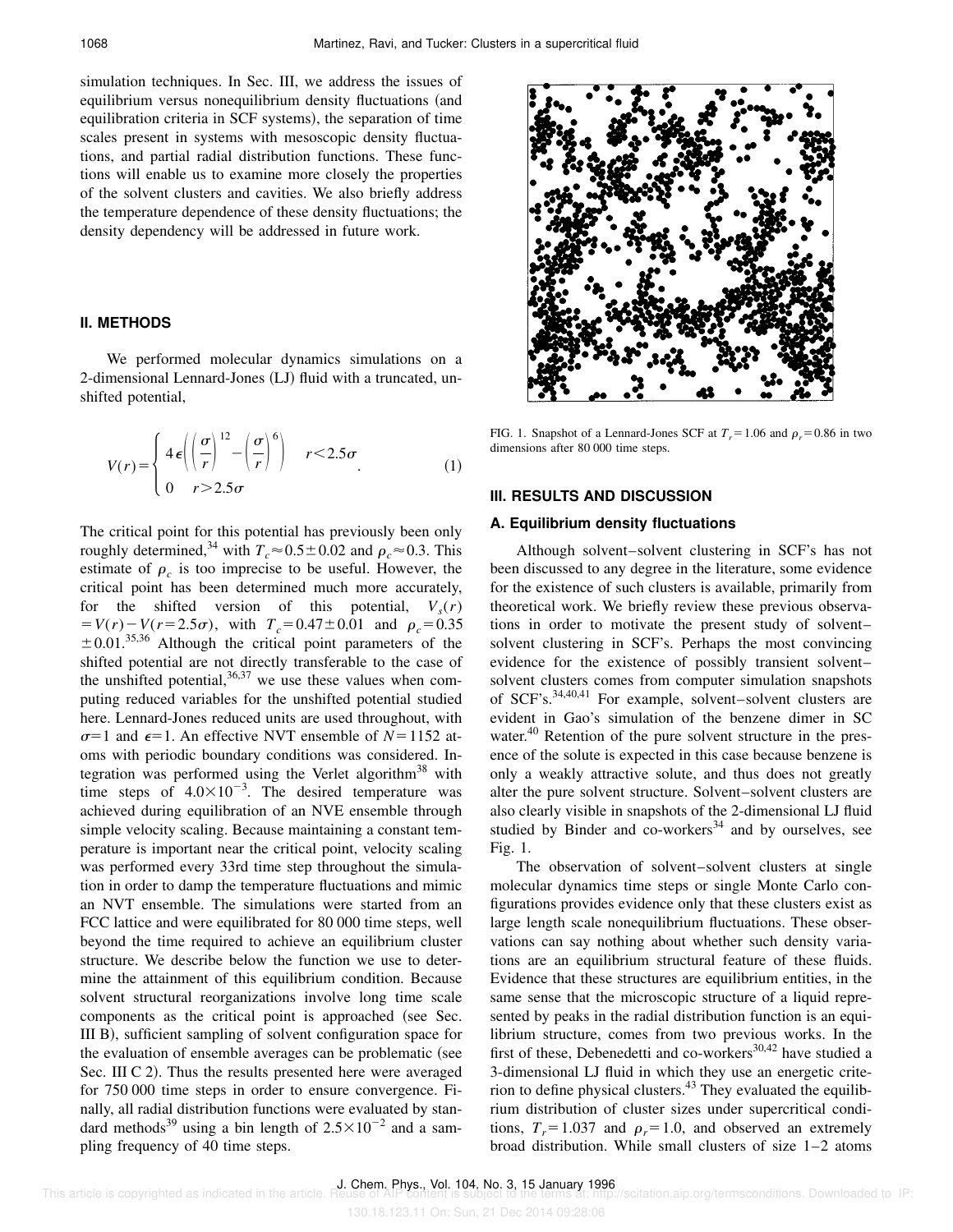make up 50% of the distribution, clusters of more than 5 atoms make up to 36% of the distribution and clusters greater than 60 atoms make up 9% of the distribution. As will become clear below, atoms in the small size clusters must correspond to our low density atoms. In addition, the probability distribution for finding any given atom in a cluster of a certain size would be much more heavily weighted towards large clusters than is the cluster distribution itself, because the large clusters contain many atoms. In checking to ensure that the simulation cell was longer than the range of correlations, Debenedetti and co-workers took the decay of the short range microscopic structure in the usual radial distribution function to indicate this range. Yet, as we discuss in Sec. III C 2, an effective density correlation can extend beyond the range of the microscopic structure, and such a correlation could affect the observed cluster sizes. Hence, it is possible that the cluster distribution observed in this previews work is distorted towards smaller clusters by the limited box size, especially given the proximity of the simulated state point to the critical point.

In the second work indicating the presence of equilibrium solvent–solvent clusters, Rovere *et al.* studied a 2-dimensional LJ fluid. $34$  They used a block density distribution function to examine finite size effects on simulated critical parameters. Their block distribution function gives the equilibrium probability of finding *n<sup>l</sup>* particles in a square box of area  $l^2$ , i.e.,  $P(n_l)$ . These authors found that, for certain block sizes, the distribution  $P(n_l)$  is not peaked at the average particle number  $\langle n_l \rangle = l^2 \rho$ , where  $\rho$  is the bulk density, but instead exhibits a distinct peak at number densities below the bulk average and a shoulder at number densities above the average. This behavior is observed *above* the critical point, indicating that even in this macroscopically one-phase region the equilibrium distribution contains higher than bulk density and lower than bulk density regions on length scales of order *l*. The block distribution function of Rovere *et al.* is intuitively appealing because observation of the density behavior on different length scales (block sizes  $l^2$ ) is reminiscent of the Kadanoff transformations of renormalization group theory.44,45 The disadvantage of this block method is that it imposes a lattice onto a nonlattice fluid, thus weighting all the results according to this lattice filter. Such filtering complicates interpretation, especially if the clusters are similar in size to the lattice area,  $l^2$ . Additionally, the observed distributions are sensitive to the block size, with the two peaks coalescing as the block size exceeds some average cluster size. In principle this sensitivity could be used to extract this ''average'' cluster size, but again one would obtain a result filtered through a square box when the clusters can be of any shape. Thus we take a different, atom-centered approach to study these equilibrium density fluctuations, which avoids the need to impose a lattice structure on the fluid.

In our atom-centered approach, we use a time-dependent classification of atoms according to the instantaneous local density around each atom. As will become clear below, this classification provides us with the necessary information for studying both cluster formation (equilibration) and equilibrium cluster properties. The criterion we use to classify the local environment of each atom is as follows: First, we evaluate  $n_{ck}$ , the integer number of atoms, including the test atom, in a circle of radius  $r_{ck}$  around that test atom. This value of  $n_{ck}$  is then compared to  $n_0$  the average number of atoms expected in a circle of this radius according to the bulk density  $\rho$ , i.e.,  $n_0 = \pi r_{ck}^2 \rho$ . If the radius  $r_{ck}$  is chosen such that  $n_0$  is an integer, then the local number density around a test atom  $n_{ck}$  may be lower, higher or exactly equal to the average number density  $n_0$ , yielding classification of the atom as low, high or average, respectively. This criterion is excessively strict in that small fluctuations in an average atom's local solvent structure will cause the classification of that atom to be switched from average to high or low even if only one atom moves across the  $r_{ck}$  boundary. In order to relax this criterion, we classify test atoms having a range of number densities, given by  $n_0 \pm \delta$  ( $\delta$  an integer), as average atoms. Thus the classification of each atom is given according to the following rule:

high if 
$$
n_{ck} > n_0 + \delta
$$
,  
average if  $n_0 - \delta \le n_{ck} \le n_0 + \delta$ , (2)  
low if  $n_{ck} < n_0 - \delta$ .

The fluctuation we have allowed in our calculations is 30% of  $n_0$ , such that the "average" window centered at  $n_0$  is of size  $2\delta+1=0.3n_0$ . For example, for  $\rho=0.3$  ( $\rho_r=0.86$ ) and  $r_{ck}$ =3.09,  $n_0$ =9 atoms, so  $2\delta+1=3$  atoms giving  $\delta=1$ . The inclusion of fluctuations makes our results less sensitive to the exact choice of  $r_{ck}$ . Choosing  $r_{ck}$  such that  $n_0$  is an integer guarantees that, with integer counting of  $n_{ck}$ , the average value  $n_0$  is realizable and falls in the center of the fluctuation region.

A configuration snapshot for the conditions  $T_r = 1.59$ ,  $\rho_r$ =0.86 with  $r_{ck}$ =3.09, 3.99, and 4.72  $(n_0=9, 15, \text{ and } 21)$ is shown in Figs. 2(a), 2(b), and 2(c) respectively. With each atom labeled according to its designation from Eq.  $(2)$ . First note the presence of distinct clusters containing high density atoms and cavity regions containing low density atoms. The average density atoms appear primarily along the cluster– cavity borders [see especially Fig. 2(a)]. These average or border atoms are separated from the high density domain atoms because they are radially asymmetric even at short ranges, feeling a high density domain on one side and a low density domain on the other side. Separating these border atoms out from the high density atoms turns out to be important when the equilibrium properties of the high and low density atoms are studied. This is because the spatial extent of the high density regions is not large and edge effects due to the border atoms would make a significant contribution to the properties of the cluster atoms if these atoms were included as part of the high density region. This point will be discussed in more detail when we discuss the partial radial distribution functions.

In order to study the equilibrium structure of an SCF's density fluctuations, it is necessary to determine that an equilibrium configuration of these mesoscopic length scale fluctuations (clusters) has been reached prior to the evaluation of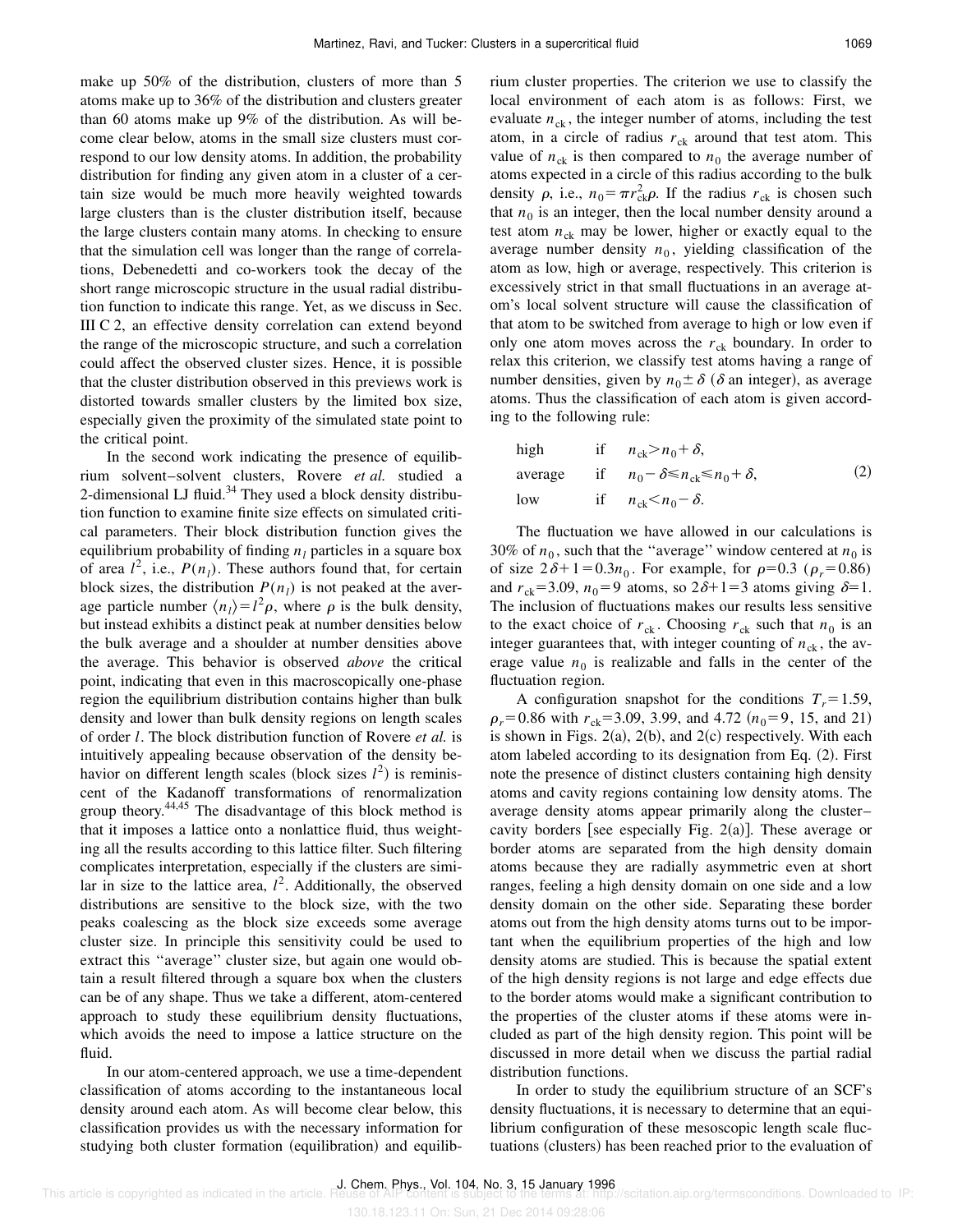



FIG. 2. Snapshot of a Lennard-Jones SCF at  $T_r = 1.59$  and  $\rho_r = 0.86$ in two dimensions after 80 000 time steps. The filled circles correspond to high density atoms, the empty circles correspond to low density atoms and the stars correspond to average density atoms for (a)  $r_{ck} = 3.09$ , (b)  $r_{ck} = 3.99$ , and (c)  $r_{ck} = 4.72$ .

equilibrium averages. The usual functions for establishing equilibrium are not useful indicators of cluster formation. For example, consider the translational order parameter  $\lambda^{38,46}$ for monitoring the breakup of an initial crystal lattice structure, i.e.,

$$
\lambda = 0.5[\lambda_x + \lambda_y],\tag{3}
$$

where

$$
\lambda_x = \frac{1}{N} \sum_{i}^{N} \cos\left(\frac{4\pi x_i}{a}\right) \tag{4}
$$

and *a* is the length of the FCC unit cell. This order parameter gives only microscopic, atomic length-scale information about the structure of the system and cannot be used to identify the growth of clusters to some equilibrium configuration (see below).

In order to monitor the cluster equilibration, we develop a new set of functions based on the atom classifications in

Eq. (2). Specifically, we define a function  $n_x(t)$ ,  $x = \text{hi (high)}$ , lo (low), or av (average), which counts the total number of atoms of type *x* at time *t*, i.e.,  $n_x(t)$  counts the total number of atoms in *all* existing cluster (or cavity or border) regions at time *t*

$$
n_x(t) = \sum_{i}^{N} \Theta_x^{i}(t),
$$
\n(5)

with

$$
\Theta_x^i(t) = \begin{cases} 1 & \text{if atom } i \text{ is of type } x \text{ at } t \\ 0 & \text{if atom } i \text{ is not of type } x \text{ at } t, \end{cases} \tag{6}
$$

and *N* the total number of atoms. Simply by checking the density of each atom's local environment we are able to determine the total number of atoms that are ''in'' clusters, without ever providing an explicit, and necessarily arbitrary,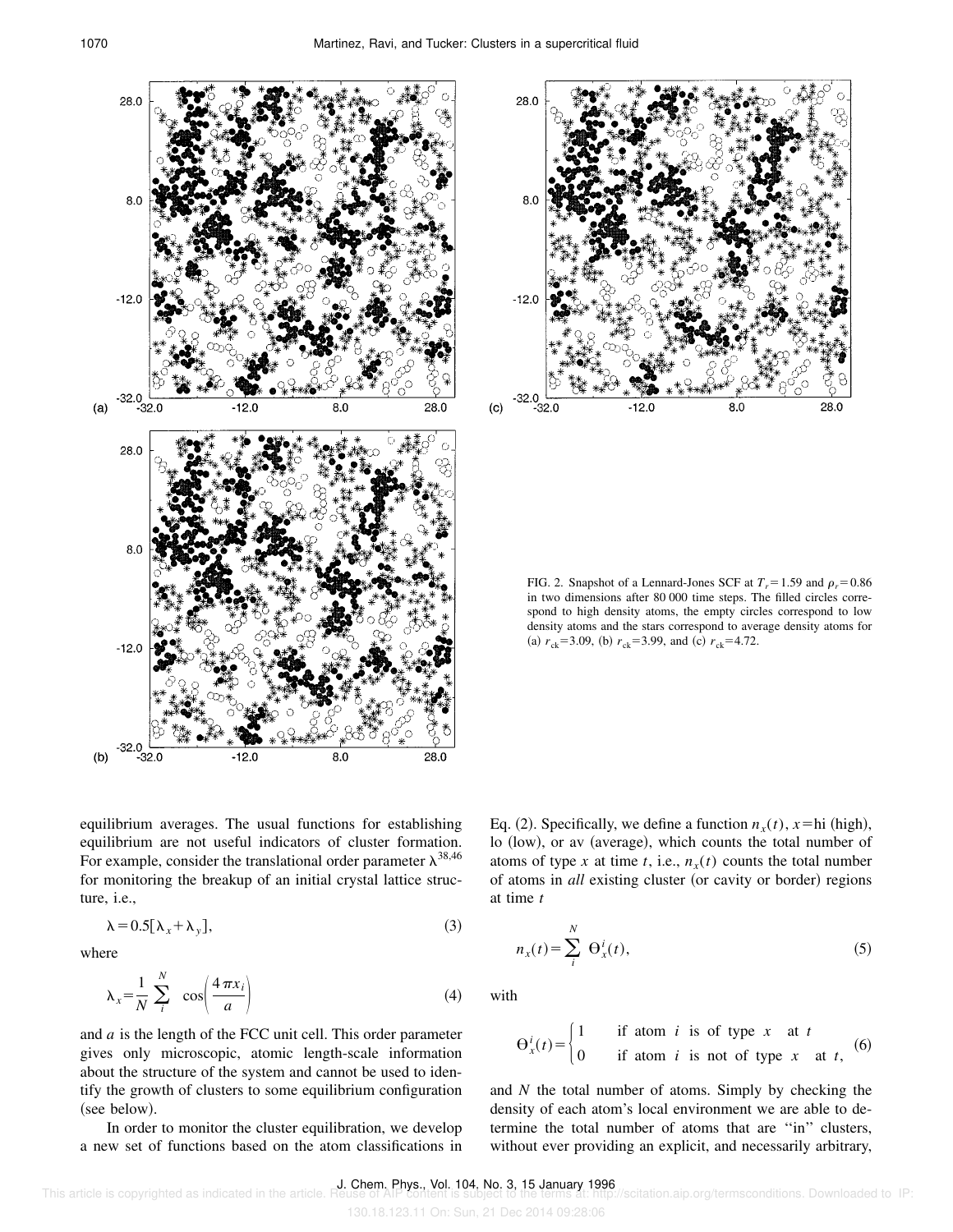

FIG. 3. (a)  $\lambda$  function for a two dimensional supercritical Lennard-Jones fluid at  $T_r = 1.59$  and  $\rho_r = 0.86$ . (b)  $n_{\text{hi}}(t)$  for the same fluid.

definition of a cluster. Admittedly, our method is still somewhat arbitrary, as the definition of the local environment depends on  $r_{ck}$  and  $\delta$ .

The functions  $n_x(t)$  have the advantage that they provide simply one number per time step, making them easy to use for determining the attainment of equilibrium. In Fig. 3 the usual  $\lambda$  function is shown along with  $n_{\text{hi}}(t)$  for  $T_r = 1.59$ ,  $\rho_r$ =0.86. The  $\lambda$  function decays to zero, showing the breakup of the initial lattice structure, at around 100 time steps. Similarly, the  $n<sub>hi</sub>$  function begins at zero and rises to a plateau value; however, the rise time for this function is significantly longer than the time for the decay of the  $\lambda$  function. Since  $n<sub>hi</sub>(t)$  provides information about the creation of high density regions, i.e., cluster growth, the initial transient rise can be equated with the growth of high density regions—clusters. The plateau in  $n<sub>hi</sub>(t)$  thus indicates equilibration of cluster growth. From Fig.  $3(b)$ . It is clear that the cluster formation takes nearly 10 000 time steps. This much longer time scale for equilibration of cluster formation relative to the breakup of the initial crystal lattice is consistent with the longer length scale and collective nature of the solvent–solvent clusters, and illustrates why the usual microscopic measures of equilibration fail to denote the attainment of equilibrium in these systems.

In Fig. 4, the three functions  $n<sub>x</sub>(t)$  are shown for the same conditions as are shown in Fig. 2. While the absolute value of the plateau for  $n<sub>hi</sub>$  varies with the choice of cutoff radius, the time scale for cluster formation, i.e., the time to reach this plateau, does not vary noticeably.<sup>47</sup> Also note that the function  $n<sub>hi</sub>(t)$  appears to be the best indicator of the slowest equilibration time. Finally, we have evaluated the functions  $n_x(t)$  for a nonclustering fluid. Specifically, we considered the same 2-dimensional Lennard-Jones fluid, but at a liquid density  $(T_r=0.957, \rho_r=2.04)$ . For this case there is no rise in  $n_{\text{hi}}(t)$ ; instead, the number of average density atoms,  $n_{av}(t)$ , remains large for all times, accounting for 97% of the total number of atoms. Thus the high and low density functions,  $n_{\text{hi}}(t)$  and  $n_{\text{lo}}(t)$ , clearly distinguish between cluster formation and the maintenance of a more uniform density on mesoscopic length scales.

Analysis of the plateau value reached by  $n<sub>hi</sub>$  can provide an indication of the behavior of the cluster structure at equilibrium. While  $n<sub>hi</sub>$ , the number of atoms in high density regions, fluctuates, the average fluctuation is not large, i.e.,  $\Delta n_{\rm hi} = ((n_{\rm hi}^2) - (n_{\rm hi})^2)^{1/2} = 17.9$ , which is 3.4% of  $\langle n_{\rm hi} \rangle$ , for the case presented in Fig. 2 with  $r_{ck}$ =3.09. The maintenance of a large number of high density atoms indicates both that  $(i)$ high density regions (clusters) are present in the equilibrium structure (although it says nothing about the spatial extent of these high density regions) and (ii) once the clusters have formed, cluster dynamics do not involve substantial loss of cluster structure at any instant of time. This conclusion is consistent with sequences of configurational snapshots which suggest that clusters rearrange by large collective motions, e.g., fracturing, rather than by complete decimation or evaporative mechanisms. These results are also consistent with Debenedetti's conclusion that in pure SCF solvent's clusters are continually being reformed. $42$ 

#### **B. Time scales**

It can be inferred from Fig. 3 that there are two time scales of solvent motion for an SCF in its compressible region. As discussed in the previous section, the time scale for cluster formation is much longer than the time scale for the breakup of the initial lattice. Both of these time scales may also be observed in the subsequent equilibrium dynamics represented by the fluctuations in the plateau value of  $n_{\text{hi}}(t)$ (Fig. 4). The fluctuations in  $n_{\text{hi}}(t)$  occur on both a short time scale,  $t_m \sim 50$  time steps, which corresponds to molecular motion of single solvent atoms<sup>48</sup> and a longer time scale,  $t_c \ge 1000$  time steps, which corresponds to collective solvent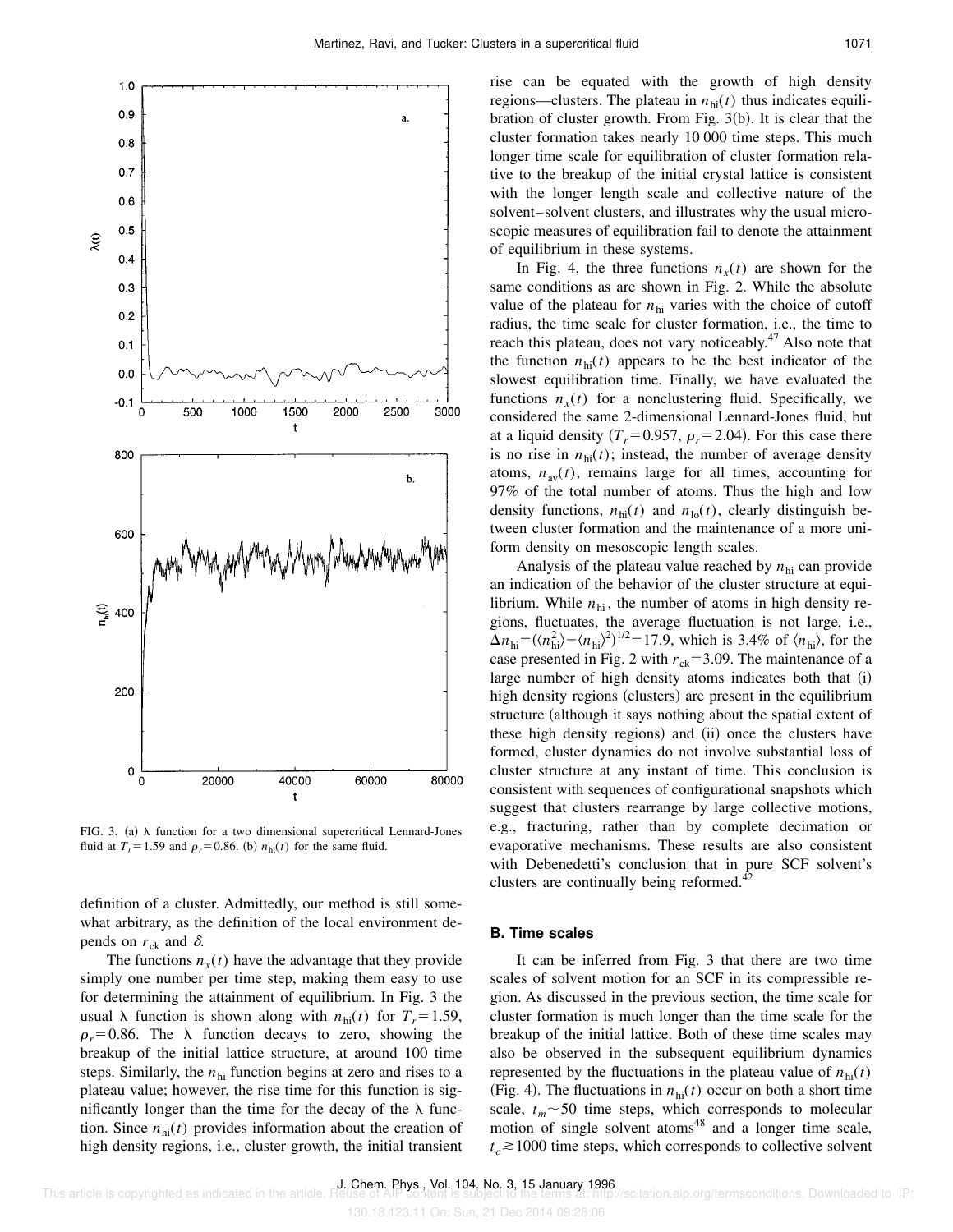



FIG. 4. The three functions  $n_x(t)$  with  $x = \text{av},\text{hi},\text{lo}, \text{ at } T_r = 1.59$  and  $\rho_r$ =0.86 for (a)  $r_{ck}$ =3.09, (b)  $r_{ck}$ =3.99, and (c)  $r_{ck}$ =4.72.

motions associated with the cluster dynamics. Additionally the time scale for molecular motion,  $t_m$ , appears in the fluctuations of the  $\lambda$  function around zero, while the fluctuations on the time scale  $t_c$  do not appear in this function. Since the  $\lambda$  function does not pick up the cluster structure, this absence of  $t_c$  provides additional evidence that  $t_c$  is a collective solvent, cluster dynamics time scale, whereas *t<sup>m</sup>* is a molecular (atomic) time scale.

The time scale separation between molecular and cluster dynamics allows a description of the system in terms of high and low density domains (clusters, cavities) which interconvert only rarely compared to the time scale for molecular motion. Thus on time scales shorter than  $t_c$ , the cluster dynamics time scale, it is reasonable to expect that atoms in high (low) density domains will remain in high (low) density domains. It follows that on these time scales solvent atoms may be classified according to the type of domain in which they reside [Eq. (2) for  $t \ll t_c$ ], i.e., they can be thought of as distinct species. Considering high and low density domain atoms to be separate species is much the same as treating the reactants (*A*) and products (*B*) of a unimolecular rearrangement reaction  $(A \leftrightarrow B)$  having a double well potential of mean force as distinct species.<sup>49</sup> By this analogy, we are *not* suggesting that the thermodynamic free energy versus density for an SCF fluid above its critical point has a double well character. The thermodynamic free energy is a macroscopic quantity, and on a macroscopic length scale these systems appear homogeneous, with a uniform density, consistent with the single (though perhaps still very flat) free energy minimum expected above the critical point. What we are suggesting is that the ''mesoscopic'' free energies of activation along some set of collective cluster fragmentation coordinates may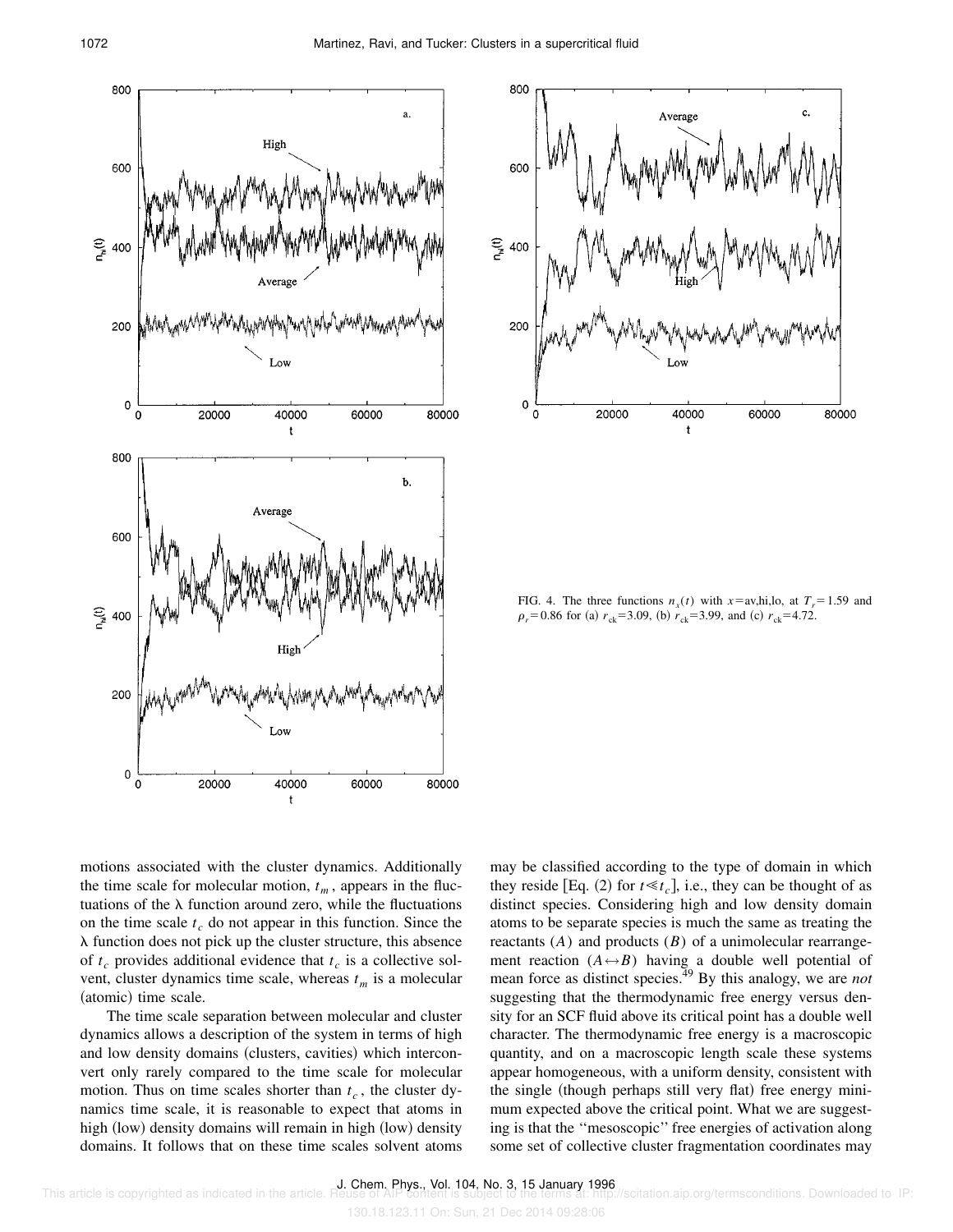have double well character, consistent with both the slow cluster rearrangement time scale and the fluid's inhomogeneous appearance on a mesoscopic ''domain'' length scale  $(cf. Fig. 2).$ 

As suggested above, atoms in different types of domains may be thought of as different species. It follows that these different species atoms may exhibit distinct domain-specific properties. Equilibrium averages of these domain-specific properties may be calculated on times of order  $t_m \le t < t_c$ . Over times longer than  $t_c$  the domains interconvert and atoms will change their identities. After sufficiently long times  $(\text{many } t_c)$ , each atom will have sampled each domain, and all atoms will be equivalent. The fraction of time spent by each atom in each domain is given by  $\langle n_h^{\prime}\rangle/N$  and  $\langle n_{\rm lo}\rangle/N$ , for the high and low density domains, respectively.<sup>50</sup> The properties of each of these equivalent atoms will then be simply a sum of the atom properties associated with each domain, weighted according to the fraction of time each atom spends in each domain. Taking such a long time average washes out available information about the individual domains. Thus domain specific averages  $(t \leq t_c)$  are required if one wishes to study the details of the mesoscopic density fluctuations, as we do here.

#### **C. Partial radial distribution functions**

In order to characterize the details of the solvent structure in the low and high density domains we take advantage of the time scale separation between atomic and cluster dynamics and treat atoms in different density domains as separate ''species.'' We can then evaluate partial radial distribution functions<sup>51</sup> between these different domain-type atoms, i.e., we evaluate  $g_{xx}(r)$ , where *x*,  $x' = av$ , hi, or lo type atoms  $[Eq. (2)].$  These partial radial distribution functions provide information about the distribution of like (i.e., same domain type,  $x' = x$ ) and nonlike (i.e., different domain type,  $x' \neq x$ ) atoms around a given atom of type *x*.

In order to evaluate the partial radial distribution functions, we would like to average over short times  $t < t_c$  for which most atoms retain their domain identities. However, our system size  $(N=1152)$  is much too small to sample a significant portion of the distribution of cluster structures in one sampling. Consequently, we must sample the different cluster structures over time by averaging for times  $t \geq t_c$ . In order to evaluate domain-specific equilibrium averages on this long time scale over which atom identities interconvert, we recheck the identity of each atom at every time step at which the radial distribution functions are evaluated. Thus at each sampling, the local instantaneous environment for each atom pair is checked to determine to which ''species'' each atom belongs and, consequently, towards which partial distribution functions the pair will contribute. Specifically,  $g_{xx'}(r) = \langle \rho_{xx'}^{(2)} \rangle / \langle \rho_{x'} \rangle$ , where  $\rho_{xx'}^{(2)}$  is the usual conditional probability of finding an  $x'$ -type atom at a distance  $r$  given that an *x*-type atom is at the origin, and  $\langle \rho_{x'} \rangle$  is the bulk density for atom type  $x<sup>3</sup>$  averaged over the length of the simulation. This corresponds to the usual normalization choice for an open system.<sup>51</sup> Because atoms may change their identity over time, we effectively have an open system for  $n_{\text{hi}}$ ,  $n_{\text{lo}}$ , and  $n_{\text{av}}$ , but subjected to the constraint that the total number of atoms (*N*) remains fixed. Note that since the numbers of  $x \rightarrow x'$  and  $x' \rightarrow x$  pairs at any interparticle distance must be identical,  $g_{xx'} = g_{x'x}$ .<sup>52</sup> The partial distribution functions provide a more direct view of the equilibrium domain structure than does the usual homogeneous fluid radial distribution function,  $g(r)$ . Specifically, the usual, or total,  $g(r)$  treats all atoms equivalently and thus provides only a weighted average of the high density, low density, and average density distributions. Similarly, the domain specific functions provide more information about the long-range (mesoscopic length scale) correlations than does the total  $g(r)$ .

#### **1. Short range correlations**

The partial radial distribution functions,  $g_{hi-hi}(r)$  and  $g_{10-10}(r)$ , are plotted in Fig. 5 for the conditions  $T_r = 1.59$ ,  $\rho_r$ =0.86, and  $r_{ck}$ =3.09. The short range microscopic structure characteristic of  $g_{hi-hi}(r)$  can be observed in Fig. 5(a), and that for  $g_{10-10}(r)$  can be observed in Fig. 5(c). The details of the long range behavior can be seen more clearly in Figs.  $5(b)$  and  $5(d)$ , respectively, in which the vertical axis has been expanded. By looking at the structure over short range one can see that the peak positions of  $g_{hi-hi}(r)$  and  $g_{lo-lo}(r)$ are nearly identical. This similarity suggests that the average nearest-neighbor and next-nearest-neighbor distances are the same in the high and low density domains, despite the density differences observed between these two regions. This result is explained by a configurational snapshot as shown in Fig. 2. There it can be seen that atoms in the low density regions are not spread out uniformly, but appear in clusters (or chains) of two's and three's, similar to the ones observed in gas phase.<sup>53–55</sup> Thus in both domains the nearest neighbor distance is controlled primarily by the intermolecular potential rather than by the local density, and similar peak positions result. The small 2–3 atoms cluster behavior of the low density domain is also confirmed by the very short range of the structured part of  $g_{\text{lo}-\text{lo}}$  in which only 2 distinct neighbor peaks are observed, as compared to the more extended structure of *g*hi–hi in which 3 distinct neighbor peaks are observed. In addition to a comparison of peak positions for the low and high density domain atoms, it is also informative to make a comparison of the peak heights. However, because the partial distribution function  $g_{xx}$  is normalized according to the "bulk" density of species *x*,  $g_{hi-hi}$  and  $g_{lo-ho}$  have very different normalization constants  $(\langle n_{\text{hi}}\rangle=529.5$  whereas  $\langle n_{\text{lo}}\rangle$ =204.9). As a result, a direct comparison of peak heights is misleading, and instead we compare the average number of nearest neighbors,  $\langle n_x^{(i)} \rangle$ , in the two domains. The average number of  $x^{\prime}$  atoms at a distance  $r_i$  around an  $x$ atom is given by

$$
\langle n_{x'}^{(i)} \rangle \equiv 2 \pi \langle \rho_{x'} \rangle \int_0^{r_i} dr \ r g_{xx'}(r), \tag{7}
$$

where  $r_i$  is taken as the position of the *i*th minimum in  $g_{xx}$ . Here, we are interested in the case  $x' = x$ . For the high density domain, the average number of atoms in the first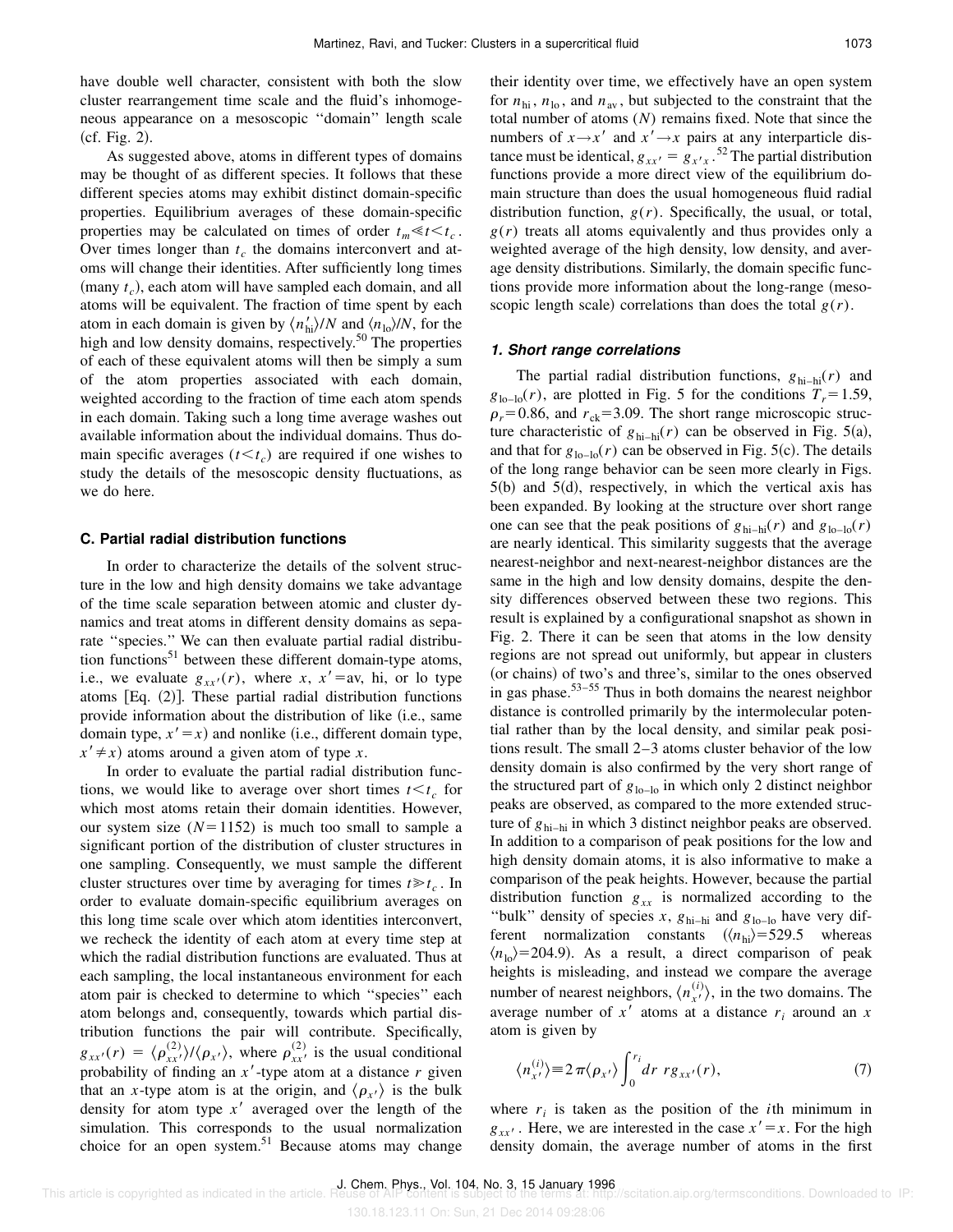

FIG. 5. For the conditions  $T_r = 1.59$  and  $\rho_r = 0.86$  and compared under the same scale: (a) Partial radial distribution function  $g_{hi-hi}$ , (b) long range part of  $g_{hi-hi}$ , (c) partial radial distribution function  $g_{lo-lo}$ , (d) long range part of  $g_{lo-lo}$ , (e) total radial distribution function  $g(r)$ , and (f) long range part of  $g(r)$ .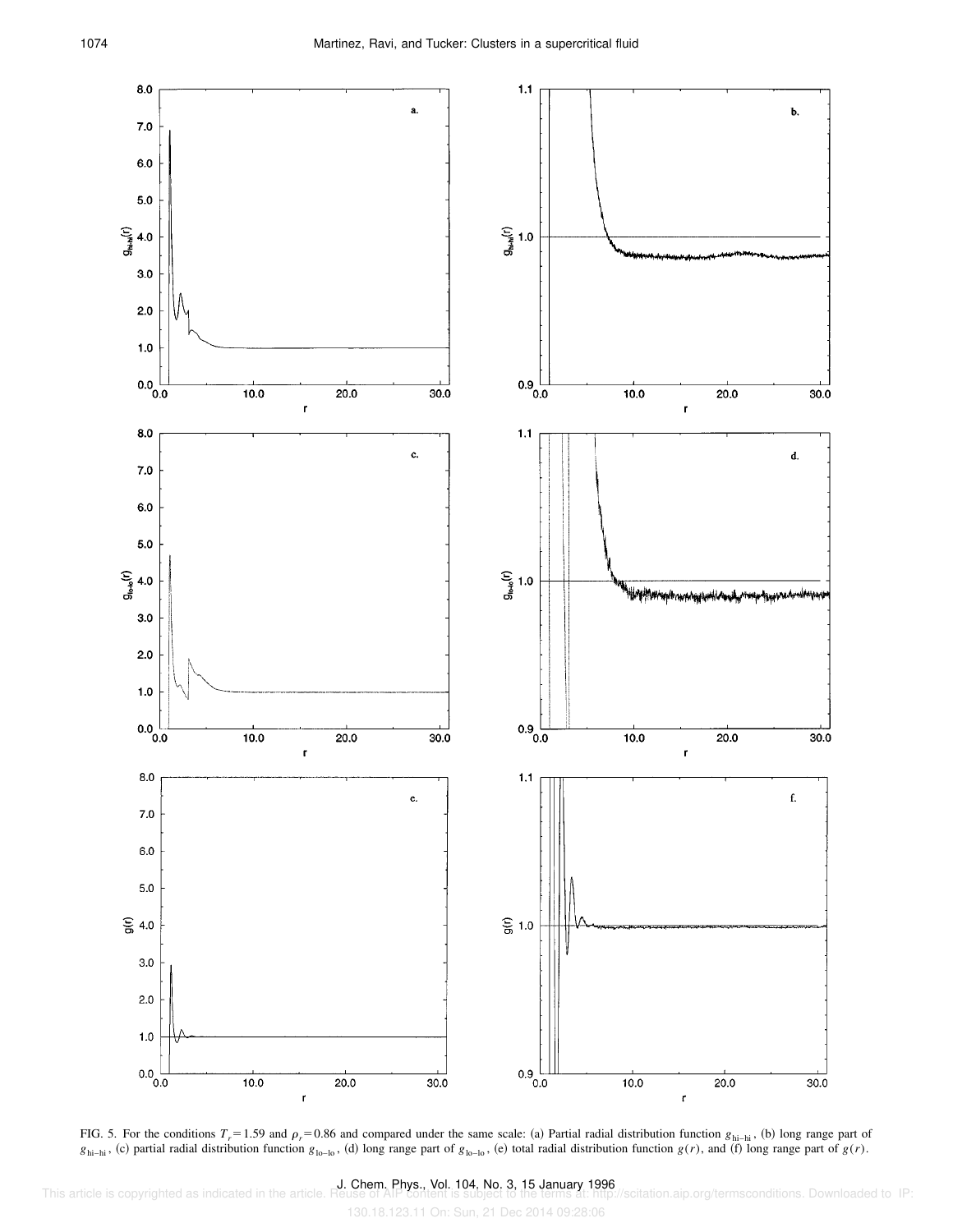solvation shell is  $\langle n_{\text{hi}}^{(1)} \rangle \approx 3.9$ , while for the low density domain the first solvation shell contains on average only  $\langle n_{\text{lo}}^{(1)} \rangle \approx 0.86$  atoms. The contrast within the first plus second shell is greater, with  $\langle n_{\text{hi}}^{(2)} \rangle \approx 7.6$  and  $\langle n_{\text{lo}}^{(2)} \rangle \approx 1.2$ , indicating that low density atoms only rarely have a next nearest neighbor. We note that for the average particles  $\langle n_{av}^{(1)} \rangle \approx 1.6$  and  $\langle n_{av}^{(2)} \rangle \approx 2.2$  which fall in between the high and low values as expected for atoms on the edges of the clusters  $(g_{av-av}$  is not shown). The difference between domains is even greater in the case of the lower temperature  $T_r = 1.06$ . In this case, the average number of atoms in the first solvation shell for the high density domain, is  $\langle n_{\text{hi}}^{(1)} \rangle \approx 4.2$ , while for the low density domain the first solvation shell contains on average only  $\langle n_{\text{lo}}^{(1)} \rangle \approx 1.0$ . The contrast within the first plus second shell is now  $\langle n_{\text{hi}}^{(2)} \rangle \approx 11.0$  and  $\langle n_{\text{lo}}^{(2)} \rangle \approx 1.9$ . The average domain coordination numbers again fall between the high and low values, with  $\langle n_{av}^{(1)} \rangle \approx 1.2$  and  $\langle n_{av}^{(2)} \rangle \approx 2.5$ . The discontinuity apparent in both  $g_{hi-hi}(r)$  and  $g_{lo-lo}(r)$  at the cutoff radius  $r_{ck}$  appears because the density is constrained for radii less than  $r_{ck}$  but not for radii greater than  $r_{ck}$ . A study of the related discontinuity at  $r = r_{ck}$  for the distribution function  $g_{\text{lo}-(\text{lo}+\text{hi}+\text{av})}$  and  $g_{\text{hi}-(\text{lo}+\text{hi}+\text{av})}$  (not shown) reveals that if the density around an atom is constrained to be below (above) the average value at small radii  $(r < r_{ck})$ , it will remain so over the entire range of the short-range same-domain correlations. This behavior suggests that the domain (or cluster) dimension is as large or larger than the range of these microscopic correlations. It also confirms the equilibrium nature of the low and high density domains.

Both the short- and long-ranged parts of the total radial distribution function ( $g(r)$ ) for  $T_r = 1.59$  and  $\rho_r = 0.86$  are pictured for comparison in Figs.  $5(e)$  and  $5(f)$ . Since the differences in the hi–hi and lo–lo partial distribution functions confirm the existence of distinct domain ''species'' having different distribution properties, it is appropriate to interpret the total radial distribution function as the weighted average of all of the partial distribution functions, i.e.,

$$
g(r) = \frac{1}{N^2} \left[ \sum_{i}^{3} \langle n_i \rangle^2 g_{ii}(r) + 2 \sum_{i < j}^{3} \langle n_i \rangle \langle n_j \rangle g_{ij}(r) \right], \quad (8)
$$

where the indices correspond to the species low, average and high. In order to consider the effect of this averaging on the observed total  $g(r)$ , consider first the short range part of  $g(r)$ . Taking into account both the weight factors and the peak height, we find that the hi–hi, hi–av, and av–av functions dominate the short range part of the total  $g(r)$ . For example, at the first peak maximum the hi–hi function contribution is 2.5 times the hi–av and av–av contributions, but 9 times the lo–lo contribution and nearly 80 times the lo–hi contribution. The retention of sharp peaks in the short range part of the total distribution function [Fig.  $5(e)$ ] despite this averaging is a result of the similarity of the peak positions in both the high and low density domains and for the border atoms  $(g_{av-ay}$ , not shown). It is interesting to note that recent simulations<sup>20,21,27</sup> show the short-range part of the total radial distribution function for SC water in the compressible region to exhibit a broad, washed out peak structure in which

FIG. 6. The crossed lo–hi crossed partial distribution function as calculated using three different check radii,  $r_{ck}$ =3.09, 3.99, and 4.70.

only the nearest neighbor peak is clearly visible. A similar result was observed in a 3-dimensional LJ fluid at  $T<sub>r</sub> = 1.037$ and  $\rho_r = 1.0$ .<sup>42</sup> It will be interesting to see if, in either case, the observed broadening is due in part to the averaging of high- and low-density-domain radial distribution functions having differing peak positions, or whether it is due entirely to high temperature entropic effects as has been suggested. In addition, since the partial distribution functions indicate that high-density domain atoms have a more complete nearest neighbor shell than do low-density domain atoms (while the border atoms have an intermediate value), it follows that the number of nearest neighbors evaluated from the total radial distribution function should also be interpreted as an average of high and low density domain values. Hence, the coordination number evaluated from the total  $g(r)$  does not provide a complete structural picture of this type of SCF.

In Fig. 6 we have plotted the ''crossed'' partial radial distribution function,  $g_{\text{lo-hi}}$ , for the same values of  $T_r = 1.59$ ,  $\rho_r$ =0.86 and  $r_{ck}$ =3.09. The short range behavior of these curves show how the number atoms of the opposite species increases with increasing distance until the value corresponding to the bulk density is reached. For example, if the origin is placed on a low density domain atom, then no high density domain atoms will be observed until one has moved far enough away to have crossed the boundary into a high density domain. However, the ''tagged'' low density domain atom will not necessarily be situated at the center of the low density domain, and it is thus possible to find high and low density atoms at fairly close distances. Still, the average number of high density atoms within a low density atom's first solvation shell is only  $\langle n_{\text{hi}}^{(1)} \rangle \approx 0.04$ , and within the second solvation shell is only  $\langle n_{\text{hi}}^{(2)} \rangle \approx 0.24$ , where we used Eq. (7) with  $x=$ lo and  $x' =$ hi. The variation in distances between noncentrally located atoms in different domains causes a

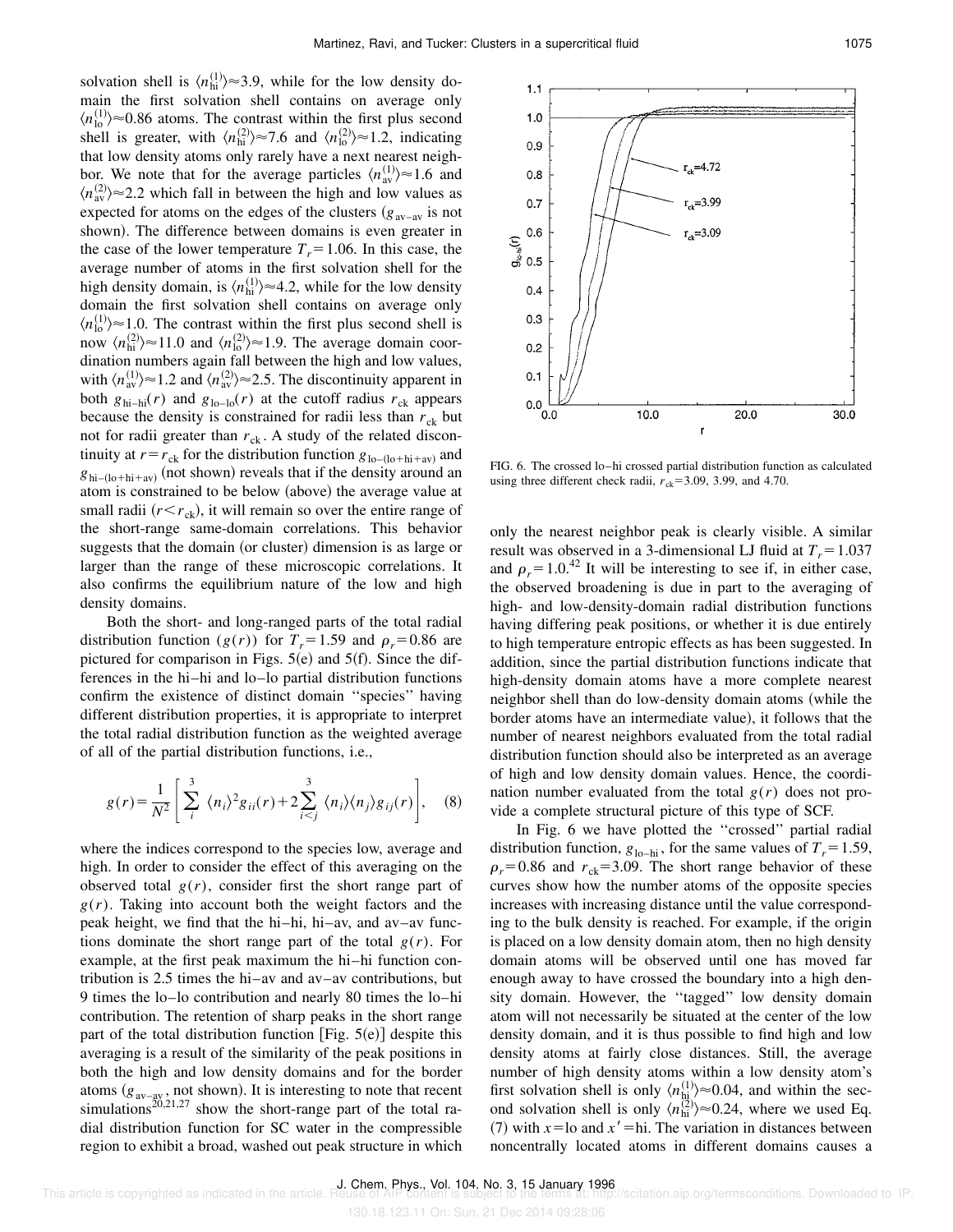gradual rise in the high–low partial radial distribution function with increasing distance instead of a sharp rise at the distance of the domain boundary. In addition, large fluctuations in the domain sizes contribute to this blurring of the domain boundary. At distances which are sufficiently large that, on average, one has crossed from the low to high density domain, the crossed partial radial distribution function rises above unity and high density domain atoms are found with higher than average likelihood (see Sec. II C 2 below). Thus we can very roughly equate the position at which  $g_{\text{lo-hi}}$ crosses from anti- to positively correlated with the average domain size, i.e., the average cluster size. In fact, on average, only  $\langle n_{\text{hi}}^{(\text{cross})} \rangle = 18.0$  high density atoms are found at radii less that the cross-over radius, i.e., within the low density ''domain," which is significantly less than in the case of a homogeneous fluid where the number of atoms would be 53. For  $T_r = 1.59$ , the cross-over takes place at  $\sim 7.5\sigma$ , which is also where the cross-overs of  $g_{hi-hi}(r)$  and  $g_{lo-lo}(r)$  from positively to anticorrelated takes place for the same conditions.

In Fig. 6 we also show the lo–hi crossed partial distribution function as calculated using two other different check radii,  $r_{ck}$ =3.99 and 4.72. Note that the discontinuity in  $g_{\text{lo-hi}}$ occurs at  $r=r_{ck}$ , for the same reason as discussed in the  $g_{\text{hi-hi}}$  and  $g_{\text{lo-lo}}$  cases. From Fig. 6 it can be seen that as the check radius is increased, the number of high density atoms found close to the tagged atom decreases, and the structure in the short-ranged part of  $g_{\text{lo-hi}}$  is almost completely lost. In addition, the cross point moves to larger distances with increasing check radii, indicating an apparent increase in the low-density domain size. This check radius dependence, while non-negligible, can be understood in terms of the check radius dependence of the average density or border atoms. As the check radius is increased, more atoms are classified as average density, at the expense of the number of high density atoms. For example, for a check radius of  $r_{ck}$ =3.09,  $\langle n_{hi} \rangle$ =529.5 and  $\langle n_{av} \rangle$ =417.7, whereas for  $r_{ck}$ =4.70,  $\langle n_{hi} \rangle$ =374.0 and  $\langle n_{av} \rangle$ =595.4. Recall that the average atoms tend to reside on the border between high and low density domains because the circle drawn out around these atoms by the check radius encompasses both high and low density regions. If the check radius is increased, some atoms previously containing only high density regions within their check circles may now contain both high and low density regions within their larger check circles. These high density atoms will then be reclassified as average density atoms. As a result, the width of the band of border atoms between the domains will increase, and it will be much less likely for a low density atom to have nearby high density atoms, in agreement with the trends observed in  $g_{\text{lo-hi}}$ . Also, as the width of the band of border atoms is increased, one must go further away from a low density atom to reach the high density domain, consistent with the apparent increase in the size of the low-density domain with increasing check radius.

#### **2. Long range ''correlations''**

An important consideration as one approaches the critical point of a fluid from above is the rate at which the cor-

In discussions of critical phenomena, the correlation length is often equated with the ''largest cluster size'' in the fluid, and it is thus relevant to the present discussion of domain (or cluster) sizes. However, the rigorous definition of the correlation length of a fluid is the exponential decay constant for the larger *r* behavior of the total radial distribution function in the grand canonical ensemble,<sup>56</sup>  $\bar{g}(r)$ ,

$$
\bar{g}(r) \sim e^{-r/\xi}.\tag{9}
$$

Thus although  $\xi$  is closely related to cluster size, it can not generally be directly equated to either a large or an average cluster size. Here, we extend the idea of correlation length to partial correlation lengths,  $\xi_{xx}$ , defined by the partial distribution functions in an open system, i.e.,

$$
\bar{g}_{xx'}^{\infty}(r) \sim e^{-r/\xi_{xx'}}.
$$
\n(10)

A superscript  $\infty$  has been added to  $\bar{g}_{xx}$  to denote that, as we shall show below, this definition will only be valid for systems of macroscopic volume.

All of the partial radial distribution functions we have considered exhibit a significant deviation from unity over very long ranges—in fact these deviations persist for the full half box length of  $30.9\sigma$  [see Figs. 5(b), 5(d), 5(f), and 6]. Although these functions all exhibit ''real'' long range correlations [since  $g_{xx}(r) \neq 1$  for large *r*], the behavior of these long range correlations is unusual in that no exponential decay is observed. Instead, each of the distribution functions rises (or falls) to a plateau value. The lack of structure in these long range correlations implies that there are correlated density fluctuations at long range which are *structurally* uncorrelated with respect to the central particle. In order to make this statement more precise, we examine the behavior of an idealized, canonical two-component system described by fixed  $N_{hi}$  and fixed  $N_{lo}$ —in a box of volume *V*. In this system, we assume that the atoms are completely uncorrelated for distances  $r > r_+$ . For distances  $r < r_+$ , we assume that there is only an average density fluctuation, i.e., our idealized fluid has no microscopic structure (or equivalently, we consider the microscopic structure to have been averaged out). Finally, we assume clustering behavior. Thus for  $r < r_+$  around a low atom we assume that there will be no high atoms present. The crossed partial distribution function for this fluid will then be 0 for  $r < r_+$ , where  $r_+$  is defined as the point at which the probability of finding a high atom is equal to the bulk density of the high atoms,  $\rho_{hi}$ . For  $r > r_+$ , the (uncorrelated) probability of finding a high atom is simply given by the density of high atoms in this region. However, since all of the high atoms fall outside of the region  $r < r_+$ , i.e., in a volume of size  $V - V_+$  where  $V_+ = \pi r_+^2$  in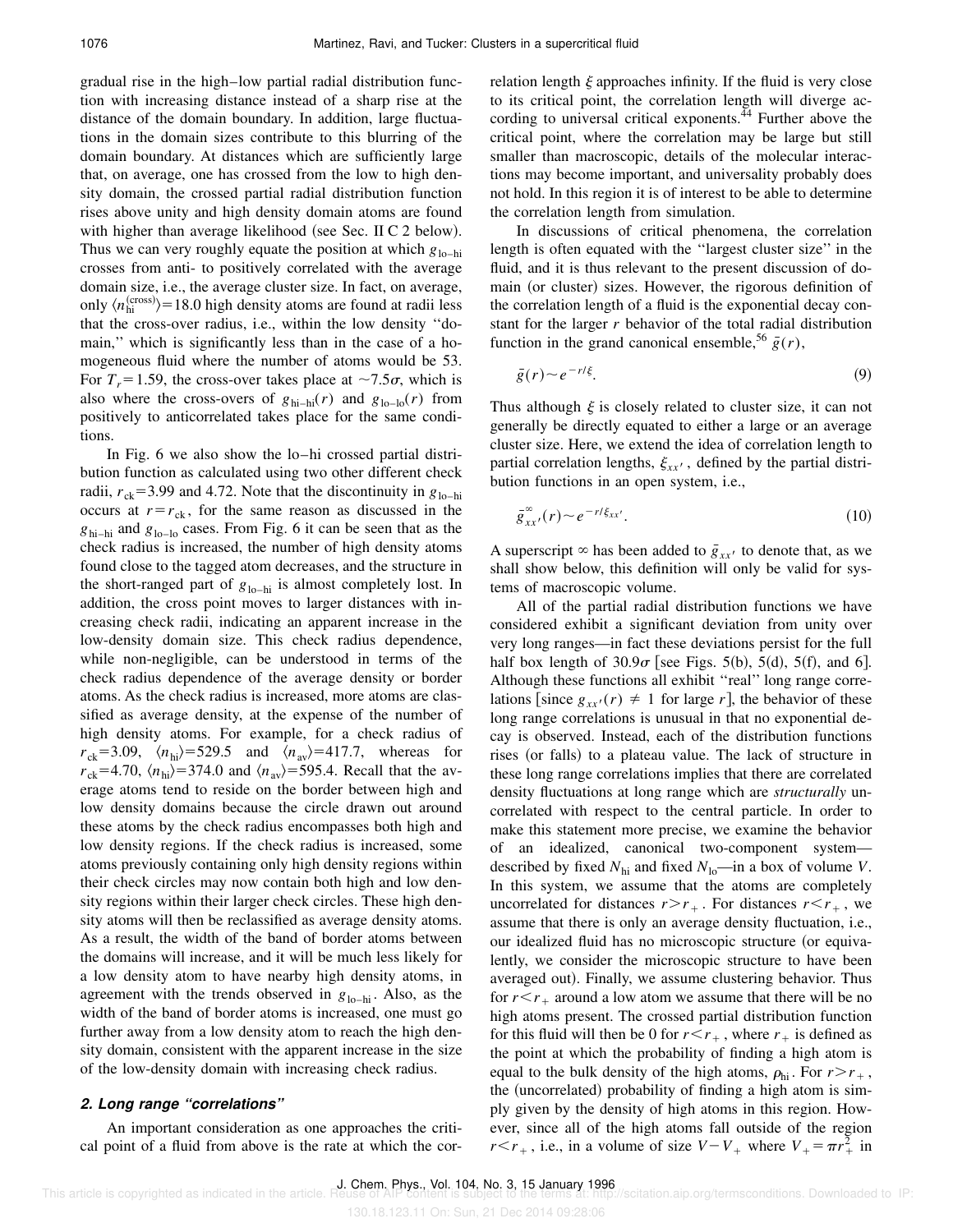two dimensions, this density is  $N_{\text{hi}}/(V-V_+) > \rho_{\text{hi}}$ . Hence, the crossed distribution function for this system in a canonical ensemble (superscript  $c$ ) is

$$
g_{\text{lo-hi}}^{c}(r) = \begin{cases} 0 & \text{if } r < r_{+} \\ \frac{N_{\text{hi}}}{V - V_{+}} \left( \frac{V}{N_{\text{hi}}} \right) = \frac{V}{V - V_{+}} > 1 & \text{if } r > r_{+} \end{cases}
$$
(11)

The self-correlation functions are found by realizing that in a clustering fluid the average density of species *x* surrounding an atom of type *x* at distances  $r < r_+$ ,  $\overline{\rho}_{x+}$ ,  $\overline{57}$  will be greater than the "expected" density of species  $x, \rho_x$ . For a canonical ensemble it follows that, for  $r < r<sub>+</sub>$  one finds the open system result  $\rho_x \int_0^{r_+} g_{xx}^r(r) dr = \overline{\rho}_{x+} V_+$  while for  $r > r_+$ one has  $\rho_x f_y g_{xx}^c(r) d\mathbf{r} = N_x - 1$ . These two expressions can be solved for the constants<sup>58</sup>  $g_{xx}^c(r \le r_+)$  and  $g_{xx}^c(r \ge r_+)$  to find

$$
g_{xx}^c(r) = \begin{cases} \alpha_x & \text{if } r < r_+ \\ \left(\frac{V - \alpha_x V_+}{V - V_+}\right) - \left(\frac{V_-}{V - V_+}\right) \frac{1}{N_x} & \text{if } r > r_+ \end{cases}
$$
 (12)

where  $\alpha_x = \overline{\rho}_+/\rho_x$  and  $x =$ hi or lo. Note that in the limit of no clustering,  $\alpha_x \rightarrow 1$  and  $g_{xx}(r > r_+) \rightarrow 1-[V/(V-V_+)]$  $\times$ (1/*N<sub>x</sub>*), which is just the usual fixed *N<sub>x</sub>* result of  $1-(1/N_x)$  for an uncorrelated system, except that by treating  $r < r_{+}$  as an open system, we have constrained the canonical  $1/N_x$  correlation to be taken up over the volume  $V - V_+$ rather than over the full volume; hence the factor  $[V/(V-V_+)]$ .

Our simplifying assumption that no high density atoms are present at distances  $r < r_+$  away from a low density atom is easily relaxed by defining an average density of high atoms found in this region,  $\rho_{\text{lo-hi+}}$ . One then finds

$$
g_{\text{lo-hi}}^{c}(r) = \begin{cases} \alpha_{\text{lo-hi}} & \text{if } r < r_+ \\ \left(\frac{V - \alpha_{\text{lo-hi}} V_+}{V - V_+}\right) & \text{if } r > r_+ \end{cases} \tag{13}
$$

where  $\alpha_{\text{lo-hi}} \equiv \overline{\rho}_{\text{lo-hi}} / \rho_{\text{hi}}$ . For  $T_r = 1.59$ ,  $\alpha_{\text{lo-hi}}$  is nonnegligible, and we use Eq.  $(13)$  instead of Eq.  $(11)$  in the remaining analysis.

The present calculations were not performed in an ensemble with  $N_{\text{hi}}$  and  $N_{\text{lo}}$  fixed, however, but were performed in a constrained grand canonical ensemble in which  $N_{\text{hi}}$  and  $N_{\text{lo}}$  may vary subject to the constrain  $N = N_{\text{hi}} + N_{\text{lo}}$ .<sup>59</sup> The canonical results for  $g^c$  above, Eqs. (12) and (13), can be easily extended to the distribution function for this constrained case,  $\tilde{g}$ , by using that

$$
\tilde{g}_{xx} = \frac{1}{\bar{N}_x^2} \langle N_x^2 g_{xx}^c \rangle \tag{14}
$$

and

$$
\tilde{g}_{xx'} = \frac{1}{\bar{N}_x(N - \bar{N}_x)} \langle N_x(N - N_x)g_{xx} \rangle, \tag{15}
$$

and that  $\langle \delta N^2 \rangle = \bar{N}_x (N - \bar{N}_x) / N$  as a result of the constraint. One finds for the long range part of interest

$$
\tilde{g}_{xx'}(r>r_+) = \left(\frac{V - \bar{\alpha}_{xx'}V_+}{V - V_+}\right) - \left(\frac{V}{V - V_+}\right)\frac{1}{N},\tag{16}
$$

where  $\bar{\alpha}_{xx} = \bar{\rho}_{xx'_x}/\bar{\rho}_{x'}$  or when  $x = x'$ ,  $\bar{\alpha}_{xx} = \bar{\rho}_{x+}/\bar{\rho}_{x}$ .<sup>60</sup> Considering first the low–high crossed partial distribution function, one sees that the observed long range correlation is an excluded volume effect that results even when  $N<sub>hi</sub>$  is allowed to vary. For  $N=1152$ ,  $1/N$  is too small to observe and can be neglected. This leaves  $(V - \overline{\alpha}_{xx}V_+)/(V - V_+)$  as the observed plateau value. For  $r_{ck} = 3.09$ , Fig. 6, we take  $r_{+} = 7.5\sigma$ , the cross point of  $\tilde{g}_{\text{lo-hi}}$ , and we find  $\overline{\alpha}_{\text{lo-hi}} = ((n_{\text{hi}}^{\text{cross}}) / V + ((V / (n_{\text{hi}})) = 0.739 \text{ (see Sec. III C 1) and}$  $(V - \bar{\alpha}_{xx}V_+)/(V - V_+) = 1.012$ , inexcellent agreement with the observed plateau value of 1.012. Also the variation in the plateau values with check radii follows directly from the associated variation in the cross points with check radii. (For  $r_{ck}$ =3.97,  $r_{+}$ =8.74 which predicts a plateau value of 1.021 and for  $r_{ck}$ =4.72,  $r_{+}$ =9.61 which predicts a plateau value of 1.032; these predicted plateau values are in excellent agreement with the observed values of 1.021 and 1.033 respectively, see Fig. 6.) Finally, note that as the system size  $V \rightarrow \infty$ for a fixed cluster size,  $V_+$ , the plateau value will approach unity.

Now consider the self-partial distribution functions  $\tilde{g}_{xx}$ . The value of  $\overline{\alpha}_x$ , which gives the average density of domains of type *x* relative to  $\overline{\rho}_x$ , is the single unknown. This value should agree with the integration of  $g_{xx}$  out to  $r_{+}$ . Again neglecting the 1/*N* term, we use the observed plateau value of 0.987 for  $\tilde{g}_{hi-hi}$  and the observed cross point of 7.5 $\sigma$  [Fig. 5(b)] to solve for  $\overline{\alpha}_{hi}$ . We find  $\overline{\alpha}_{hi} = 1.27$ , which gives  $\bar{\rho}_{\text{hi}+}$ =0.18 so  $\bar{\rho}_{\text{hi}+}/\rho_c$ =0.52. This value of  $\bar{\rho}_{\text{hi}+}$  agrees with the one obtained by integrating  $g_{hi-hi}$  up to  $r_+$  and then dividing by the volume  $V_+$ . Accounting for the also average and low density atoms residing in ''high'' density domains, we find a total average density in this domain of  $\rho=0.32$ , or  $\rho/\rho_c$ =0.91. Similarly, for the low density domains we find from  $\tilde{g}_{10-l0}$  that  $\overline{\alpha}_{10} = 1.23$ ,  $\overline{\rho}_{10+} = 0.066$  so  $\overline{\rho}_{10+}/\rho_c = 0.19$ . Finally we can also find the volume fractions of high and low density domains from  $V_x^f = (\bar{\alpha}_{x'} - \bar{\alpha}_{xx'})/(\bar{\alpha}_{x'} \bar{\alpha}_x - \bar{\alpha}_{xx'}^2)$ . We find  $V_{\text{hi}}=0.48$  and  $V_{\text{lo}}=0.52$ .

While we have successfully explained the origin of the apparent long-range correlations in our simulations, we cannot discuss correlation lengths unless we extend our results to the grand canonical ensemble. This is easily done by using Eqs. (14) and (15) with  $N - N_x$  replaced by  $N_x$  and realizing that  $\langle \delta N_x^2 \rangle = \langle N_x \rangle$  for the uncorrelated long-range results. One finds that  $g_{xx}^{y} = \lim_{N \to \infty} g_{xx}$  for both  $x' = x$  and  $x' \neq x$ , as might be expected, i.e.,

$$
\bar{g}_{xx'}(r > r_{+}) = (V - \bar{\alpha}_{xx'}V_{+})/(V - V_{+}).\tag{17}
$$

What is important about this result is that it proves that the excluded volume correlation which gives rise to the long range plateau is a result of the clustering behavior at short range and is retained in the open system result (i.e., it is *not* a fixed *N* or fixed  $N_x$  effect). If the cluster size,  $V_+$ , is much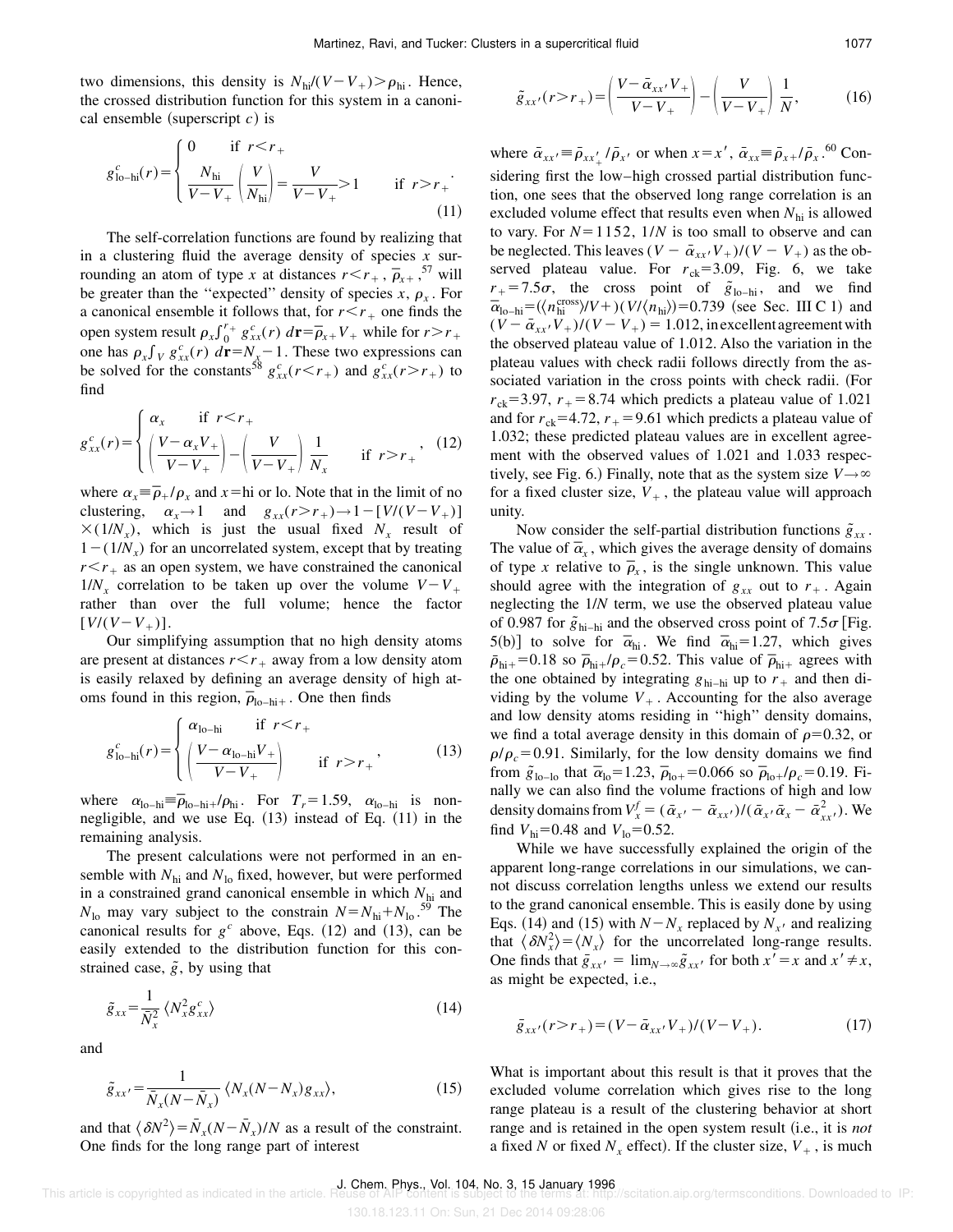smaller than macroscopic, then as the total volume of the system is taken to the macroscopic, thermodynamic limit, the plateau value will become unity and the correlation length,  $\xi_{xx}$ , will be given by the decay of  $\overline{g}_{xx}^{\infty}$ , to its cross point  $r_+$ . If the simulated finite volume ensemble is sufficiently large that  $r < r_{+}$  behaves like the open system result, then the cross point will be independent of system size. Thus, we take the cross points in our simulations as a rough measure of the true correlation lengths. Since we find all of the partial correlation lengths to be equal in a given system, we equate them to the overall correlation length,  $\xi$ . The most accurate function for determination of this domain size is the crossed partial radial distribution function, see Fig. 6.

The nonunit plateau values do represent real correlations in finite systems, and hence, if the system size is made too small these correlations could effect the observed cluster sizes. Specifically, such effects are expected if *V* is not sufficiently large, compared to  $V_+$  such that the area  $V_+$  behaves like an open system. Such variation in the observed cluster sizes with simulation cell size may be more difficult to ascertain from the total  $g(r)$  than from the partials, because the domain size is not easily read off from the total  $g(r)$  [Figs. 5(e) and 5(f)].

Specifically, the plateau value observed for the total  $g^{c}(r)$  is just the fix *N* result of  $1-1/N$  and  $\bar{g}(r) \rightarrow 1$ . The lack of a distinct cross point in  $g(r)$  makes it more difficult to assess the domain size and its variation with box size. Additionally, from Figs.  $5(e)$  and  $5(f)$  it also appears that fitting  $g(r)$  to an exponential at large *r*, in order to find  $\xi$ , would be problematic. Finally, from Eqs.  $(8)$  and  $(17)$  one finds (again neglecting the role of the average atoms)

$$
\bar{g}(r \ge r_{+}) = \frac{V - \bar{\alpha}_{\text{tot}} V_{+}}{V - V_{+}},\tag{18}
$$

where

$$
\bar{\alpha}_{\text{tot}} \equiv \left(\frac{\bar{N}_{\text{hi}}}{N}\right)^2 \bar{\alpha}_{\text{hi}} + \left(\frac{\bar{N}_{\text{lo}}}{N}\right)^2 \bar{\alpha}_{\text{lo}} + 2\left(\frac{\bar{N}_{\text{hi}} \bar{N}_{\text{lo}}}{N^2}\right) \bar{\alpha}_{\text{lo-hi+}} = 1,
$$
\n(19)

and Eq.  $(19)$  provides a constraint on the domain densities.

From the preceding analysis it is clear that the equilibrium structural correlations around a tagged atom do not extend beyond the range of that atom's domain. This lack of structure probably results from both the high compressibility of the low density domains which are largely vacuum—and the broad distribution of domain sizes and shapes. One might expect the domain–domain correlations to give one smearedout nearest-neighbor peak on the domain length scale, such as is observed in gas phase correlation functions for attractive particles. However, when two self-similar domains  $(e.g.,)$ clusters) come together at the "nearest-neighbor" distance, they combine to form one large domain. Hence, the nearestneighbor peak appears as part of the same domain, selfcorrelation component of the partial radial distribution functions. We note that if the variations in cluster structures (over times  $t \geq t_c$ ) are not adequately sampled, one will observe structural correlations between domains, i.e., one observes



FIG. 7. Partial radial distribution function  $g_{\text{lo-hi}}$  after 220 000 time steps for  $T_r = 1.59$  and  $\rho = 0.86$ ,  $r_c k = 3.09$ .

nonequilibrium ''instantaneous'' domain–domain correlations. We note that for  $T<sub>r</sub> = 1.59$ , such nonequilibrium structure was still observable in the partial radial distribution functions after 220 000 time steps following equilibration (Fig. 7). In particular, note that the dip in the long-range correlation occurs at  $\sim$  14 $\sigma \approx 2r_+$ , or one domain diameter, beyond the cross point.

In addition to  $T_r = 1.59$ , we have also studied  $T_r = 1.06$ at the same reduced density. As expected, the cross point for the partial radial distribution functions moves to a larger distance at the lower temperature, consistent with an increased cluster size. However, we have been unable to obtain a converged result at this temperature, either for the value of the cross point or for the long range tails. Because the converged  $T_r$ = 1.59 calculations took 17 days of CPU time on an SGI R8000, and because a longer time scale is expected to accompany the larger clusters at the lower temperatures, we are in the process of implementing our code on a parallel machine in order to be able to converge the lower temperature results. In future work we will address both the temperature and density dependence of the cluster structure of supercritical fluids.

#### **IV. CONCLUSIONS**

We have developed a new methodology for characterizing the solvent cluster structures which occur in pure SCF's. For such clustering fluids, the usual simulation equilibration tests fail because they do not detect the completion of cluster growth. We have defined a new function, based on the classification of atoms according to their local densities, which predicts the onset of equilibrium in these systems. Specifically, at every time step each atom is classified as residing in a high, low or average density domain. We are able to iden-

J. Chem. Phys., Vol. 104, No. 3, 15 January 1996<br>This article is copyrighted as indicated in the article. Reuse of AIP content is subject to the terms at: http://scitation.aip.org/termsconditions. Downloaded to IP: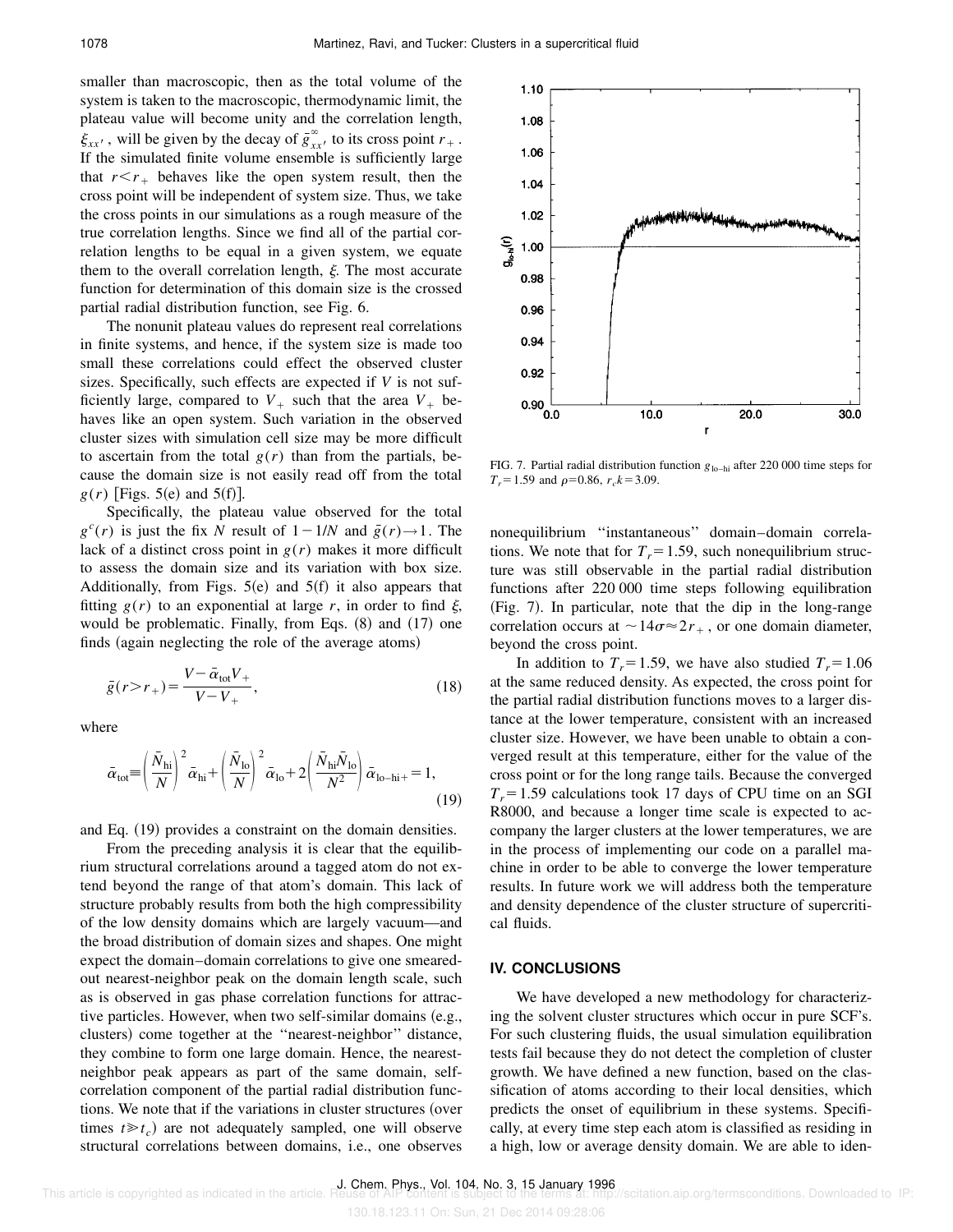tify from this function two characteristic time scales for motion in these fluids—a fast molecular time scale and a much slower cluster rearrangement time scale. This separation of time scales means that atoms residing in different domains interconvert only rarely compared with their molecular motion, and can thus be treated as separate ''species.'' It is then possible to use partial radial distribution functions for these different domain-type atoms to determine domain-specific structural properties in the clustering fluid. For example, in a 2-dimensional Lennard-Jones fluid at  $T_r = 1.59$  and  $\rho_r = 0.86$ we have found that the average coordination number is 3.2 in a high density domain, but only 0.86 in a low density domain. For  $T<sub>r</sub>=1.06$  and the same density, these domainspecific numbers are 4.2 and 1.0, respectively. We have also found that the structural correlations, while somewhat longer than the range of the microscopic structure—i.e., the usual nearest and next-nearest neighbor, etc., solvation shell peaks in the total radial distribution function—do not extend beyond the range of the domain in which the tagged atom resides. However, in clustering fluids there will be a nonstructural long-range correlation which results from an excluded-volume effect. We have shown that this excludedvolume correlation will become negligible in the macroscopic, thermodynamics limit, but that it will be present in open systems if they are of finite size. In a finite size system, we are also able to determine the average density of both the low and high density domains from this long-range correlation in the self partial distribution functions. These longrange tails also provide a measure of the fraction of the total volume which is encompassed by low and by high density domains. Additionally, we have shown that the low-high crossed partial distribution function provides the clearest illustration of the average cluster (domain) size, and that this information will generally be more difficult to ascertain from the total radial distribution function. We have discussed the relationship between the observed measure of the domain sizes and the correlation length of the fluid. In future work we will use the present methodology to address questions of the temperature, density and dimensionality dependence of the cluster behavior in supercritical fluids.

#### **ACKNOWLEDGMENTS**

This material is based on work supported by the National Science Foundation under Grant No. CHE-9307679. S.C.T. acknowledges a NSF Young Investigator Award.

- <sup>1</sup>B. Subramaniam and M. A. McHugh, Ind. Eng. Chem. Res. **25**, 1 (1986).  $2$ K. P. Johnston and C. Haynes, AIChE. J. 33, 2017 (1987).
- 3 *Supercritical Fluids*, edited by T. G. Squires and M. E. Paulaitis, ACS Symposium Series 329 (ACS, Washington, DC, 1987).
- 4 *Supercritical Fluid Science and Technology*, edited by K. P. Johnston and J. M. L. Penninger, ACS Symposium Series 406 (ACS, Washington, DC, 1989).
- <sup>5</sup>M. T. Klein, Y. G. Mentha, and L. A. Torry, Ind. Eng. Chem. Res. **31**, 182  $(1992).$
- <sup>6</sup>X. Xu, C. P. De Almeida, and M. J. Antal, Jr., Ind. Eng. Chem. Res. **30**, 1478 (1991).
- <sup>7</sup> X. Xu and M. J. Antal, Jr., AIChE. J. **40**, 1529 (1994).
- <sup>8</sup>T. G. Squires, S. G. Venier, and T. Aida, Fluid Phase Equil. **10**, 261  $(1983).$
- $9^9$ S. Kim and K. P. Johnston, Chem. Eng. Commun.  $63$ ,  $49$  (1988).
- <sup>10</sup>W. S. Mok and M. J. Antal, Jr., J. Org. Chem. **54**, 4596 (1989).
- <sup>11</sup> R. Narayan and M. J. Antal, Jr., J. Am. Chem. Soc. **112**, 1927 (1990).
- <sup>12</sup>S. C. Tucker and E. M. Gibbons, in *Structure and Reactivity in Aqueous Solution*, ACS Symposium Series, edited by D. G. Truhlar and C. J. Cramer (ACS, Washington, DC, 1994).
- <sup>13</sup>M. J. Antal, Jr., A. Brittain, C. DeAleida, S. Ramayya, and J. C. Roy, in *Supercritical Fluids*, ACS Symposium Series 329, edited by T. G. Squires and M. E. Paulaitis (ACS, Washington, DC, 1987).
- <sup>14</sup>B. C. Wu, M. T. Klein, and S. I. Sandler, Ind. Eng. Chem. Res. **30**, 822  $(1991).$
- <sup>15</sup>P. B. Balbuena, K. P. Johnston, and P. J. Rossky, J. Phys. Chem. **99**, 5196 (1995); J. Am. Chem. Soc. 116, 2689 (1994).
- <sup>16</sup>L. W. Flanagin, P. B. Balbuena, K. P. Johnston, and P. J. Rossky, J. Phys. Chem. 99, 1554 (1995).
- <sup>17</sup> J. F. Brennecke and C. A. Eckert, AIChE. J. **35**, 1409 (1989).
- <sup>18</sup>P. T. Cummings, H. D. Cochran, J. M. Simonson, R. E. Mesmer, and S. Karaborni, J. Chem. Phys. 94, 5606 (1991).
- <sup>19</sup>P. Postorino, R. H. Tromp, M. A. Ricci, A. K. Soper, and G. W. Neilson, Nature (London) 366, 668 (1993).
- <sup>20</sup>T. I. Mizan, P. E. Savage, and R. M. Ziff, J. Chem. Phys. **98**, 13067  $(1994).$
- <sup>21</sup> R. Mountain, J. Chem. Phys. **90**, 1866 (1989).
- $22$  A. A. Chialvo and P. T. Cummings, J. Chem. Phys.  $101$ , 4466 (1994).
- <sup>23</sup> J. W. Tom and P. G. Debenedetti, Ind. Eng. Chem. Res. **32**, 2118 (1993).
- <sup>24</sup>C. A. Eckert, D. H. Ziger, K. P. Johnston, and T. K. Ellison, Fluid Phase Equil. **14**, 167 (1983).
- <sup>25</sup>C. A. Eckert, D. H. Ziger, K. P. Johnston, and S. Kim, J. Phys. Chem. **90**, 2738 (1986).
- <sup>26</sup>R.-S. Wu, L. L. Lee, and H. D. Cochran, Ind. Eng. Chem. Res. **29**, 977  $(1990)$ .
- <sup>27</sup>H. D. Cochran, P. T. Cummings, and S. Karaborni, Fluid Phase Equil. **71**,  $1 (1992).$
- <sup>28</sup> Y. Ikushima, N. Saito, and M. Arai, J. Phys. Chem. **96**, 2293 (1992).
- $29$  J. P. Blitz, C. R. Yonker, and R. D. Smith, J. Phys. Chem. **93**, 6661 (1989). <sup>30</sup>P. G. Debenedetti, I. B. Petsche, and R. S. Mohamed, Fluid Phase Equil.
- **52**, 347 (1989).
- $31$  I. B. Petsche and P. G. Debenedetti, J. Phys. Chem. **95**, 386  $(1991)$ .
- <sup>32</sup> J. R. Quint and R. H. Wood, J. Phys. Chem. **89**, 380 (1985).
- <sup>33</sup>W. M. Flarsheim, A. J. Bard, and K. P. Johnston, J. Phys. Chem. **93**, 4234  $(1989).$
- <sup>34</sup>M. Rovere, D. W. Heermann, and K. Binder, J. Phys. Condensed Matter **2**, 7009 (1990).
- <sup>35</sup> M. Rovere, P. Nielaba, and K. Binder, Z. Phys. **90**, 215 (1993).
- <sup>36</sup> M. Rovere, J. Phys. Condensed Matter B 5, 193 (1993).
- <sup>37</sup> B. Smit and D. Frenkel, J. Chem. Phys. **94**, 5663 (1991).
- <sup>38</sup>L. Verlet, Phys. Rev. **159**, 98 (1967).
- <sup>39</sup> M. P. Allen and D. J. Tildesley, *Computer Simulation of Liquids* (Oxford University, Oxford, 1989).
- <sup>40</sup> J. Gao, J. Am. Chem. Soc. **115**, 6893 (1993).
- <sup>41</sup>H. Q. Luo, G. Ciccotti, M. Meyer, and B. Zappoli, Phys. Rev. E **51**, 2013  $(1995).$
- $42$  I. B. Petsche and P. G. Debenedetti, J. Chem. Phys. **91**, 7075 (1989).
- <sup>43</sup> T. L. Hill, *Statistical Mechanics Principles and Applications* (Dover, New York, 1987).
- <sup>44</sup> S. K. Ma, *Modern Theory of Critical Phenomena* (Benjamin, Reading, 1976).
- <sup>45</sup> K. Kaski, K. Binder, and J. D. Gunton, Phys. Rev. B **29**, 3996 (1984).
- <sup>46</sup> J. M. Haile, *Molecular Dynamics Simulation Elementary Methods* (Wiley, New York, 1992).
- <sup>47</sup>The next smaller radius,  $r_{ck}$ =1.78, for which  $n_0$ =3 and  $\delta$ =0, does not adequately separate low and high density atoms, possibly because  $n_0$  is too small to distinguish between large clusters and the small clusters of 2–3 atoms which occur in the cavity regions.
- <sup>48</sup> Note that the amplitude of the fluctuations in  $n<sub>hi</sub>(t)$  on the molecular time scale,  $t_m$ , are of much smaller magnitude than those occurring on the cluster time scale,  $t_c$ , consistent with the conclusion that the majority of cluster rearrangements occur by slow collective motions.
- <sup>49</sup> D. Chandler, J. Chem. Phys. **68**, 2959 (1978).
- $50 n_{\text{hi}'} = n_{\text{hi}}(t) + n_{\text{av}}(t)$ , and we have included the average atoms in the high density count for simplicity.
- <sup>51</sup>A. Ben-Naim, *Statistical Thermodynamics for Chemists and Biochemists* (Plenum, New York, 1992).